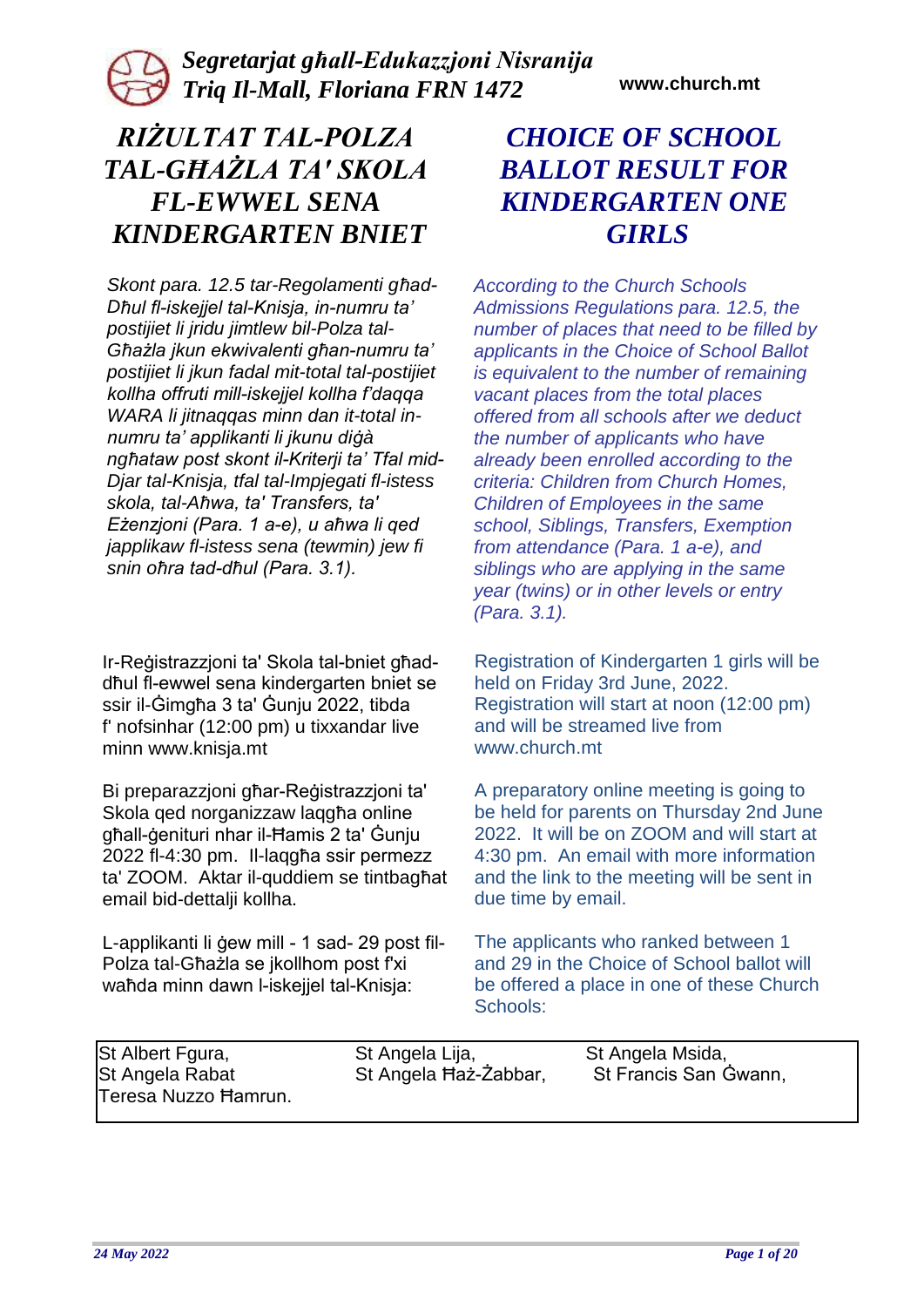Il-postijiet vakanti skola skola, jitħabbru flimejl u fir-rapport li jiġi ppublikat onlajn u tal-anqas jumejn qabel ir-Reġistrazzjoni ta' Skola. Fl-istess rapport jitniżżlu lapplikanti skont l-ordni tal-polza talgħażla ta' skola.

The vacant places of each school will be published in the email and the report which will be published online at least two days before the School Registration exercise. The online report will also include the applicants by choice of school ballot rank order.

| <b>Postijiet Offruti</b>                                                |           |
|-------------------------------------------------------------------------|-----------|
| Total ta' postijiet mainstream offruti                                  | 73        |
| Postijiet mainstream u każijiet serji li naghtaw lis-subien tas-St Fran | $-2$      |
| Total ta' postijiet vakanti                                             | 71        |
| Postijiet Okkupati u Riservati                                          |           |
| Postijiet ghal tfal tal-impjegati fl-istess skola (1b)                  | 6         |
| Postijiet ghal ahwa (1c +1c/3)                                          | 32        |
| Postijiet riservati ghal ahwa li qed japplikaw din is-sena (3.1)        | 4         |
| <u>Total ta' postijiet okkupati u riservati</u>                         | 42        |
| Postijiet li Baqa'                                                      |           |
|                                                                         |           |
| Total ta' postijiet vakanti                                             | 71        |
| Total ta' postijiet okkupati                                            | $-42$     |
| <b>Total ta' Postijiet li baga'</b>                                     | <u>29</u> |

#### **L-applikanti li ġew mill - 1 sad- 29 post fil-Polza tal-Għażla se jieħdu sehem fir-Reġistrazzjoni ta'skola tal-Knisja**

**Applicants who ranked between 1 and 29 in Choice of School Ballot will participate in the Church School Registration.**

Jekk għandkom bżonn tikkuntatjawna tistgħu ċċemplu fuq 2590 6306/9 mit-Tnejn sal-Ġimgħa, mis-7:30 sat-3:30 pm jew tiktbulna f'dan l-indirizz: admissions@maltadiocese.org

|               |      | <b>INDEX SURNAME</b> | <b>NAME</b>    | <b>RANK ORDER Sibling No Level Gender</b> |
|---------------|------|----------------------|----------------|-------------------------------------------|
| 1             | 5804 | ABDILLA              | <b>DEMI</b>    | 5805 Year 1 F<br>89                       |
| $\mathcal{P}$ | 3255 | ABDILLA              | <b>KATRINA</b> | 403                                       |
| 3             | 1128 | ABDILLA              | <b>NICOLE</b>  | 177                                       |
| 4             | 4505 | ABELA                | AMY            | 261                                       |
| 5             | 4378 | ABELA                | <b>KATE</b>    | 245                                       |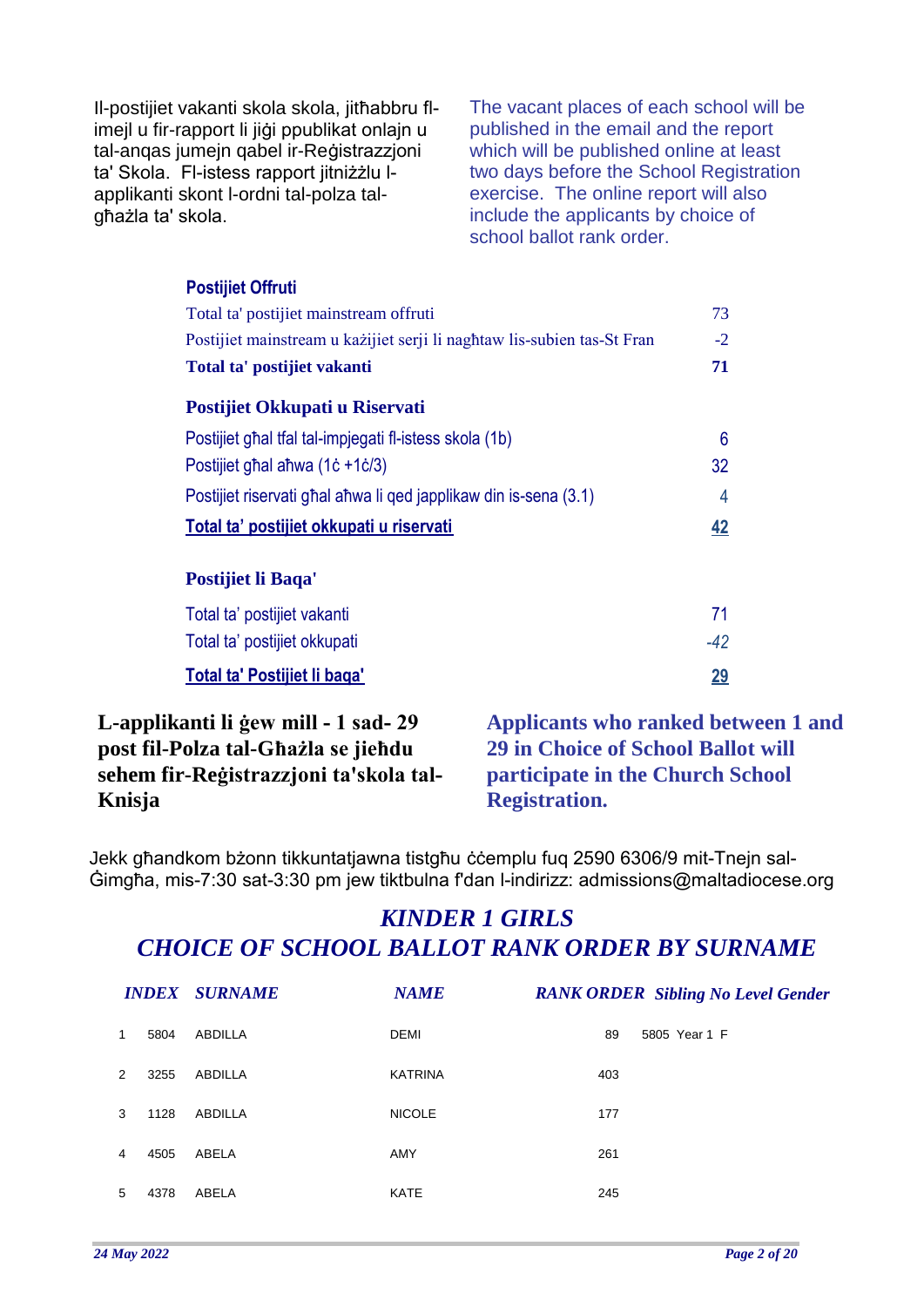|                |      | <b>INDEX SURNAME</b> | <b>NAME</b>       |        | <b>RANK ORDER Sibling No Level Gender</b> |
|----------------|------|----------------------|-------------------|--------|-------------------------------------------|
| 6              | 4138 | ABELA                | KAYLEE            | 321    |                                           |
| $\overline{7}$ | 3050 | ABELA                | <b>LAYLA ANN</b>  | 166    |                                           |
| 8              | 4615 | ABELA                | LEAH              | 184    |                                           |
| 9              | 5718 | ABELA                | <b>LYLA</b>       | 86     |                                           |
| $10\,$         | 4295 | ABELA CAVALLARO      | RAKEL             | 92     |                                           |
| 11             | 5076 | ABER                 | <b>NORA</b>       | $20\,$ |                                           |
| 12             | 3763 | AGIUS                | EMMA              | 374    |                                           |
| 13             | 3262 | AGIUS                | <b>HAILEY</b>     | 277    |                                           |
| 14             | 6017 | AGIUS                | <b>IVY-ROSE</b>   | 52     |                                           |
| 15             | 3586 | AGIUS                | LEAH              | 116    |                                           |
| 16             | 4659 | AGIUS                | <b>MARTINA</b>    | 91     |                                           |
| 17             | 3768 | AGIUS                | <b>NINA</b>       | 350    |                                           |
| $18\,$         | 5843 | AGIUS                | <b>RIA</b>        | 51     |                                           |
| 19             | 3112 | ALAMANGO             | <b>DIANA</b>      | 326    |                                           |
| 20             | 4342 | AMATO                | KATE              | 226    |                                           |
| 21             | 3594 | ANASTASI             | AMY               | 87     |                                           |
| 22             | 5996 | AOUARI               | YASMINE           | 193    |                                           |
| 23             | 5698 | APAP                 | <b>NINA</b>       | 355    |                                           |
| 24             | 4782 | <b>AQUILINA</b>      | <b>MARIA RITA</b> | 90     |                                           |
| 25             | 4203 | <b>AQUILINA</b>      | VALENTINA         | 196    |                                           |
| 26             | 3886 | ATTARD               | CHANELLE          | 112    |                                           |
| 27             | 5531 | ATTARD               | <b>EMILY</b>      | 65     |                                           |
| 28             | 4586 | ATTARD               | HANNAH VALENTINA  | 373    | 4585 Form 1 M                             |
| 29             | 4192 | ATTARD               | <b>MARTINA</b>    | 151    |                                           |
| 30             | 5761 | ATTARD               | SIENA             | 80     |                                           |
| 31             | 3233 | ATTARD DEGIORGIO     | <b>ELODIE</b>     | 121    |                                           |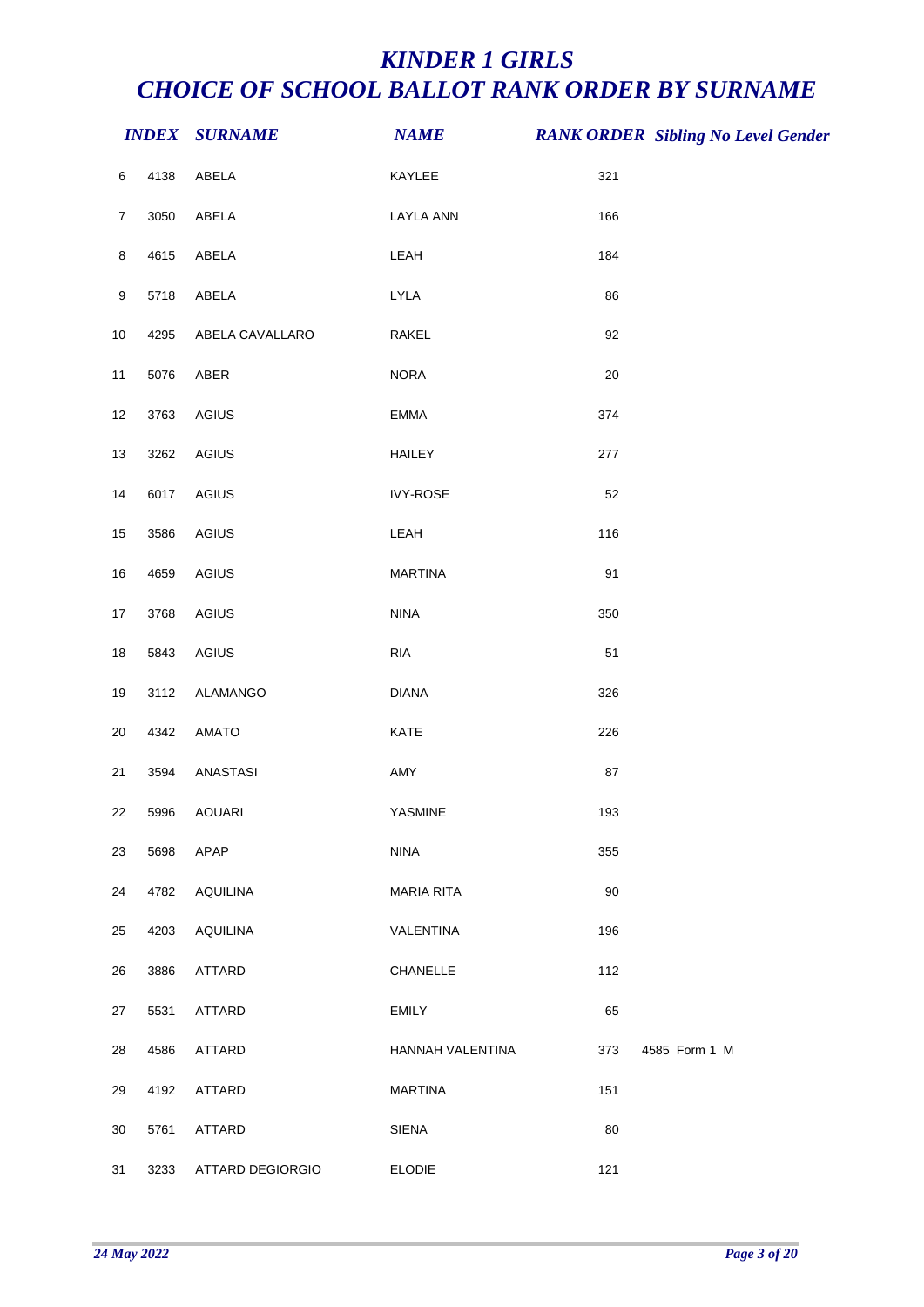|    |      | <b>INDEX SURNAME</b>       | <b>NAME</b>        |     | <b>RANK ORDER Sibling No Level Gender</b> |
|----|------|----------------------------|--------------------|-----|-------------------------------------------|
| 32 | 5402 | ATTARD REFALO              | JAEL               | 402 |                                           |
| 33 | 3616 | <b>AVELLINO</b>            | VALENTINA          | 330 |                                           |
| 34 | 4444 | AZZOPARDI                  | AMY                | 387 |                                           |
| 35 | 3926 | <b>AZZOPARDI</b>           | <b>ELISE</b>       | 328 |                                           |
| 36 | 4091 | AZZOPARDI                  | EVE                | 235 |                                           |
| 37 | 1812 | <b>AZZOPARDI</b>           | <b>FATIMA</b>      | 448 | 4300 Year 1 F                             |
| 38 | 3366 | AZZOPARDI                  | JASMINE            | 349 |                                           |
| 39 | 3528 | <b>AZZOPARDI</b>           | <b>KATRINA</b>     | 382 |                                           |
| 40 | 4516 | <b>AZZOPARDI</b>           | <b>KATRYNA</b>     | 246 |                                           |
| 41 | 4529 | <b>AZZOPARDI</b>           | LAURA              | 148 |                                           |
| 42 | 4057 | AZZOPARDI                  | <b>MARTHA</b>      | 364 |                                           |
| 43 | 5209 | AZZOPARDI                  | <b>NINA</b>        | 282 | 5205 Year 1 M                             |
| 44 | 4031 | AZZOPARDI                  | <b>THEA</b>        | 162 |                                           |
| 45 | 5873 | <b>BARBARA</b>             | MAIA               | 343 |                                           |
| 46 | 4998 | <b>BARTOLO</b>             | AURORA             | 405 |                                           |
| 47 | 6050 | <b>BARTOLO</b>             | ELENA ELIZABETH    | 352 | 6049 Kinder 1 M                           |
| 48 | 3064 | <b>BARTOLO TAGLIAFERRO</b> | <b>HAILEY ANNE</b> | 445 |                                           |
| 49 | 1486 | <b>BELLIZZI</b>            | <b>EMILY KATE</b>  | 205 |                                           |
| 50 | 4382 | <b>BEZZINA</b>             | <b>ELLA MAE</b>    | 256 |                                           |
| 51 | 5740 | <b>BEZZINA</b>             | EMA                | 274 |                                           |
| 52 | 5889 | <b>BONACI</b>              | ASIA               | 409 |                                           |
| 53 | 3603 | <b>BONANNO</b>             | <b>MICHAELA</b>    | 19  |                                           |
| 54 | 5601 | <b>BONDIN</b>              | AMY                | 344 |                                           |
| 55 | 3197 | <b>BONDIN</b>              | <b>EMBERLY</b>     | 272 |                                           |
| 56 | 5481 | <b>BONDIN</b>              | VALENTINA          | 110 |                                           |
| 57 | 3054 | <b>BONELLO</b>             | <b>JOLENE</b>      | 307 |                                           |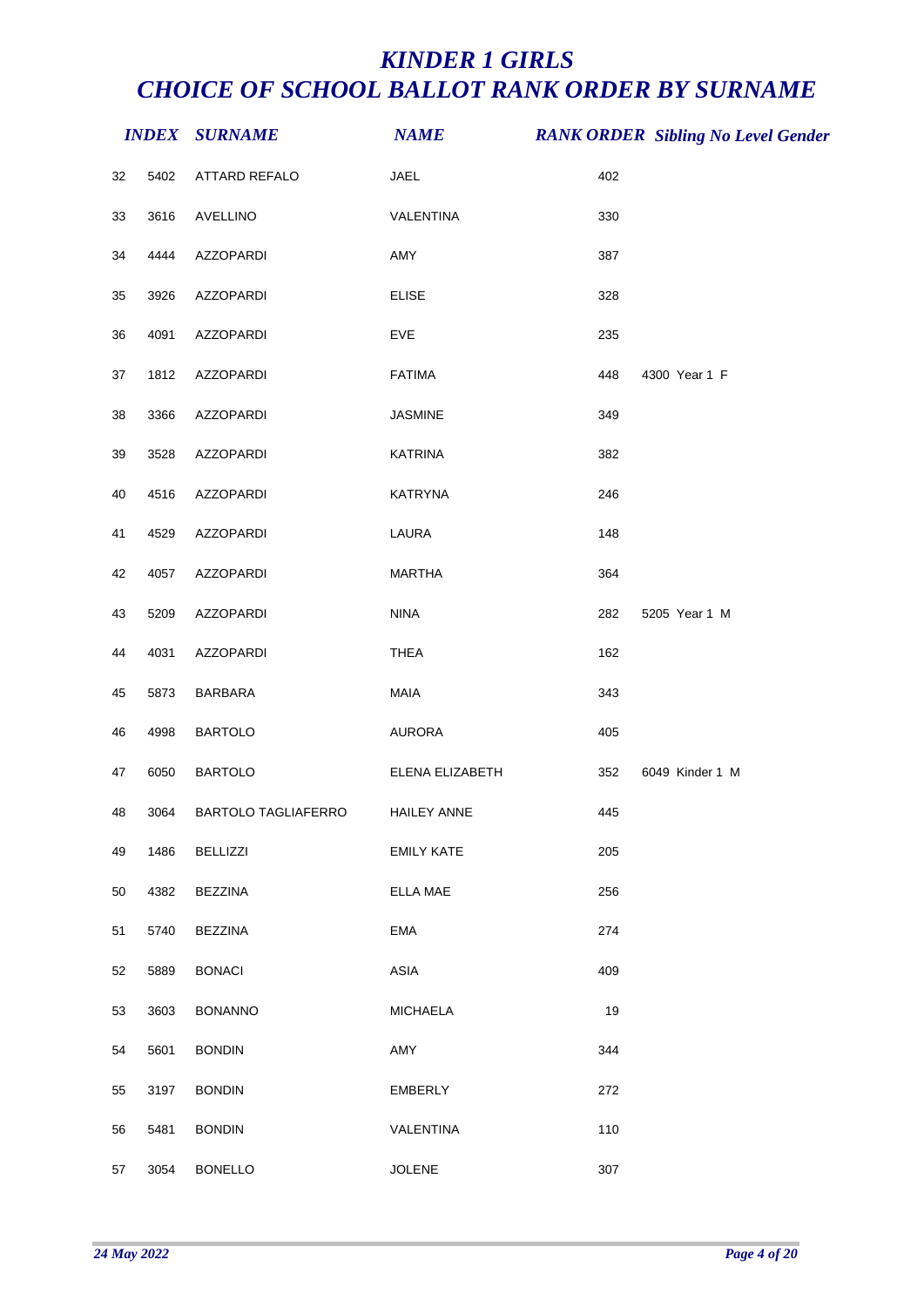|    |      | <b>INDEX SURNAME</b>   | <b>NAME</b>          |                | <b>RANK ORDER Sibling No Level Gender</b> |
|----|------|------------------------|----------------------|----------------|-------------------------------------------|
| 58 | 4600 | <b>BONELLO</b>         | SAMARA EMILIE        | 195            |                                           |
| 59 | 3856 | <b>BONELLO</b>         | SOPHIE ANN           | 101            |                                           |
| 60 | 3146 | <b>BONNICI</b>         | ANA MAY              | 268            |                                           |
| 61 | 5480 | <b>BONNICI</b>         | <b>BRIANA</b>        | 375            |                                           |
| 62 | 5881 | <b>BONNICI</b>         | GABRIELA             | 185            |                                           |
| 63 | 3495 | <b>BONNICI</b>         | <b>GIULIA</b>        | 339            | 3923 Year 1 M                             |
| 64 | 4728 | <b>BONNICI</b>         | <b>LUCIA</b>         | 291            |                                           |
| 65 | 5070 | <b>BONNICI BEZZINA</b> | <b>ELISHIA</b>       | 102            |                                           |
| 66 | 4154 | <b>BORG</b>            | ANA                  | 136            |                                           |
| 67 | 3281 | <b>BORG</b>            | CATELYN              | 441            |                                           |
| 68 | 3479 | <b>BORG</b>            | <b>ELISA</b>         | 399            |                                           |
| 69 | 5673 | <b>BORG</b>            | ELLA-MAE             | 229            |                                           |
| 70 | 3841 | <b>BORG</b>            | <b>EMMA</b>          | 252            |                                           |
| 71 | 3782 | <b>BORG</b>            | <b>FEDERICA</b>      | 155            |                                           |
| 72 | 3297 | <b>BORG</b>            | LEXI                 | 43             |                                           |
| 73 | 3935 | <b>BORG</b>            | <b>MARTINA</b>       | 260            |                                           |
| 74 | 3848 | <b>BORG</b>            | MIKAYLA              | 273            | 4375 Form 1 F                             |
| 75 | 4944 | <b>BORG</b>            | MILENA-MARIE         | 275            |                                           |
| 76 | 5115 | <b>BORG</b>            | <b>NORAH</b>         | 335            |                                           |
| 77 | 3933 | <b>BORG FITENI</b>     | <b>SCARLETT</b>      | 36             |                                           |
| 78 | 5832 | <b>BORG TANTI</b>      | RUBY ANN             | 150            |                                           |
| 79 | 5019 | <b>BORG VISANICH</b>   | <b>VICTORIA</b>      | $\overline{c}$ |                                           |
| 80 | 4783 | <b>BOWLER</b>          | VIERA CAROLINA       | 140            | 4780 4776 Kinder 1 / Year 1 M M           |
| 81 | 3646 | <b>BREWES</b>          | <b>GEORGIA EMILY</b> | 22             |                                           |
| 82 | 4514 | <b>BRIFFA RIZZO</b>    | <b>ALITA EMA</b>     | 302            |                                           |
| 83 | 5214 | <b>BRINCAT</b>         | ANYA                 | 135            |                                           |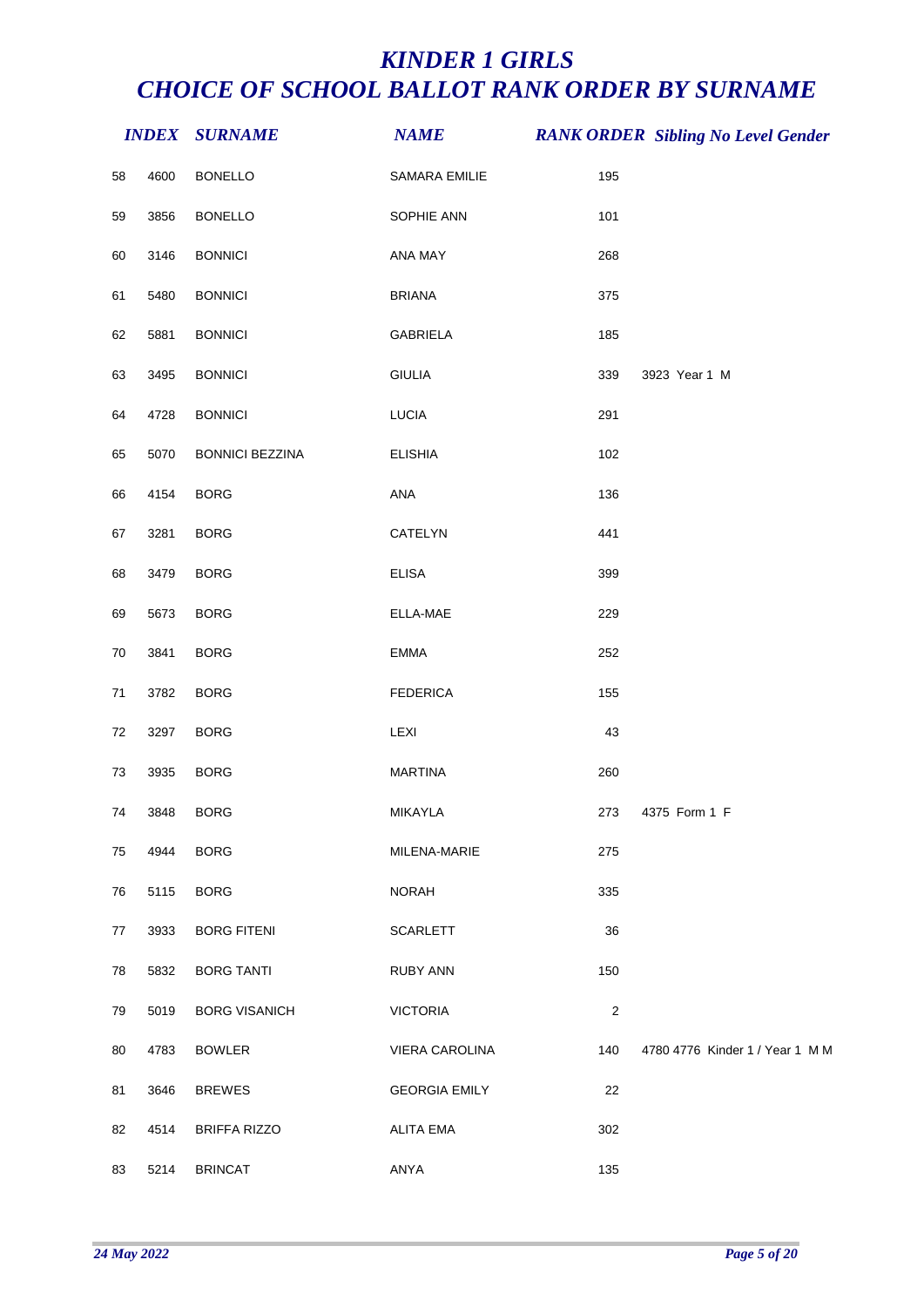|     |      | <b>INDEX SURNAME</b>   | <b>NAME</b>      |                | <b>RANK ORDER Sibling No Level Gender</b> |
|-----|------|------------------------|------------------|----------------|-------------------------------------------|
| 84  | 5575 | <b>BRINCAT</b>         | MIA              | 368            |                                           |
| 85  | 4619 | <b>BRINCAT</b>         | VALENTINA        | 406            |                                           |
| 86  | 5525 | <b>BRINCAT SPITERI</b> | JULIA            | 393            |                                           |
| 87  | 4199 | BRINCAT ZAFFARESE      | SOLEIL           | 412            |                                           |
| 88  | 3245 | <b>BUGEJA</b>          | AMELIA MAE       | 160            |                                           |
| 89  | 6092 | <b>BUGEJA</b>          | ANAYA            | 243            |                                           |
| 90  | 5187 | <b>BUGEJA</b>          | CHLOE            | 386            |                                           |
| 91  | 3740 | <b>BUGEJA</b>          | <b>ELLIE</b>     | 304            |                                           |
| 92  | 4570 | <b>BUGEJA</b>          | EVE              | $\overline{7}$ |                                           |
| 93  | 3228 | <b>BUGEJA</b>          | JULIA MAE        | 56             |                                           |
| 94  | 4562 | <b>BUGEJA</b>          | NATHALIA         | 29             |                                           |
| 95  | 4418 | <b>BUGEJA</b>          | YLENIA           | 407            | 4415 Year 1 F                             |
| 96  | 5317 | <b>BUGEJA COSTER</b>   | <b>CHRISTINA</b> | 325            |                                           |
| 97  | 5640 | <b>BUHAGIAR</b>        | KATE             | 358            |                                           |
| 98  | 4477 | <b>BUSUTTIL</b>        | <b>ELISE</b>     | 95             |                                           |
| 99  | 5773 | <b>BUSUTTIL</b>        | JAYDE            | 81             |                                           |
| 100 | 4436 | <b>BUSUTTIL</b>        | <b>MARIA</b>     | 320            |                                           |
| 101 | 4360 | <b>BUTTIGIEG</b>       | VALENTINA        | 114            |                                           |
| 102 | 6015 | CACCIATTOLO            | <b>SOLEIL</b>    | 31             |                                           |
| 103 | 3549 | <b>CACHIA</b>          | CARLY            | 44             | 4193 Year 1 F                             |
| 104 | 5086 | <b>CACHIA</b>          | <b>EVE</b>       | 221            |                                           |
| 105 | 3696 | CACHIA CORTIS          | LEAH             | 18             |                                           |
| 106 | 5218 | CADIZ                  | SAMANTHA CASSIE  | 351            |                                           |
| 107 | 3703 | CALLEJA                | <b>ALESSIA</b>   | 398            |                                           |
| 108 | 3048 | CALLEJA                | AMY              | 290            |                                           |
| 109 | 5862 | CALLEJA                | <b>ELLIE</b>     | 106            |                                           |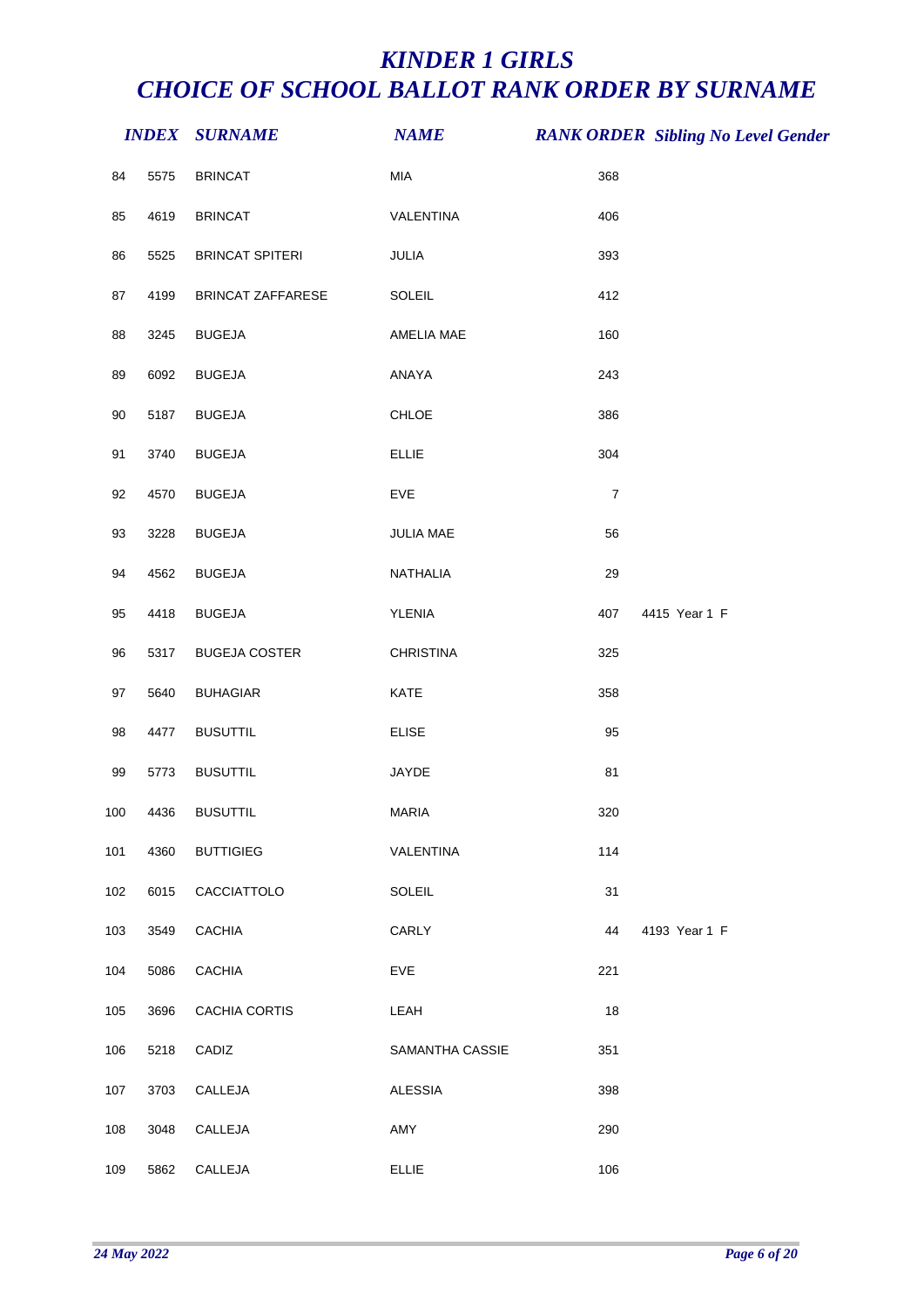|     |      | <b>INDEX SURNAME</b>    | <b>NAME</b>       |     | <b>RANK ORDER Sibling No Level Gender</b> |
|-----|------|-------------------------|-------------------|-----|-------------------------------------------|
| 110 | 3189 | CALLEJA                 | <b>LEA FAYE</b>   | 85  |                                           |
| 111 | 3185 | CALLUS                  | NOELLA            | 280 |                                           |
| 112 | 5106 | CALLUS                  | <b>THEA</b>       | 414 |                                           |
| 113 | 3917 | CAMENZULI               | EMMA              | 209 |                                           |
| 114 | 3809 | CAMILLERI               | AMELIA            | 440 |                                           |
| 115 | 5869 | CAMILLERI               | <b>ELISA</b>      | 200 |                                           |
| 116 | 6065 | CAMILLERI               | <b>EMMA</b>       | 430 |                                           |
| 117 | 3397 | CAMILLERI               | EMMA JADE         | 175 |                                           |
| 118 | 4347 | CAMILLERI               | EVE               | 222 |                                           |
| 119 | 4467 | CAMILLERI               | <b>LISA MARIE</b> | 397 |                                           |
| 120 | 3666 | CAMILLERI               | <b>MARTHA</b>     | 129 |                                           |
| 121 | 3941 | CAMILLERI               | <b>MILA ROSE</b>  | 198 |                                           |
| 122 | 4461 | CAMILLERI               | <b>NORA</b>       | 79  |                                           |
| 123 | 5703 | CAMILLERI               | PHILIPPA MARIE    | 369 |                                           |
| 124 | 6042 | CAMILLERI               | PIPPA MARIE       | 70  |                                           |
| 125 | 5472 | CAMILLERI AGIUS DECELIS | LAURA             | 124 |                                           |
| 126 | 4549 | CAMILLERI AZZOPARDI     | LEAH              | 372 |                                           |
| 127 | 4546 | CAMILLERI CASSAR        | <b>EVA</b>        | 433 |                                           |
| 128 | 3041 | <b>CAMILLERI PLUM</b>   | MEGAN             | 324 |                                           |
| 129 | 3845 | CAMILLERI VIDAL         | <b>EVE</b>        | 214 |                                           |
| 130 | 6067 | CAMPBELL                | EMMA ANN          | 342 |                                           |
| 131 | 3278 | CAPPITTA GRUNGO         | <b>NINA</b>       | 218 |                                           |
| 132 | 4523 | CARABOTT                | VALENTINA         | 137 |                                           |
| 133 | 3269 | CARDONA SACCO           | RHEA              | 128 |                                           |
| 134 | 3065 | CARTA                   | JULIA             | 93  |                                           |
| 135 | 3083 | CARUANA                 | ANA               | 426 |                                           |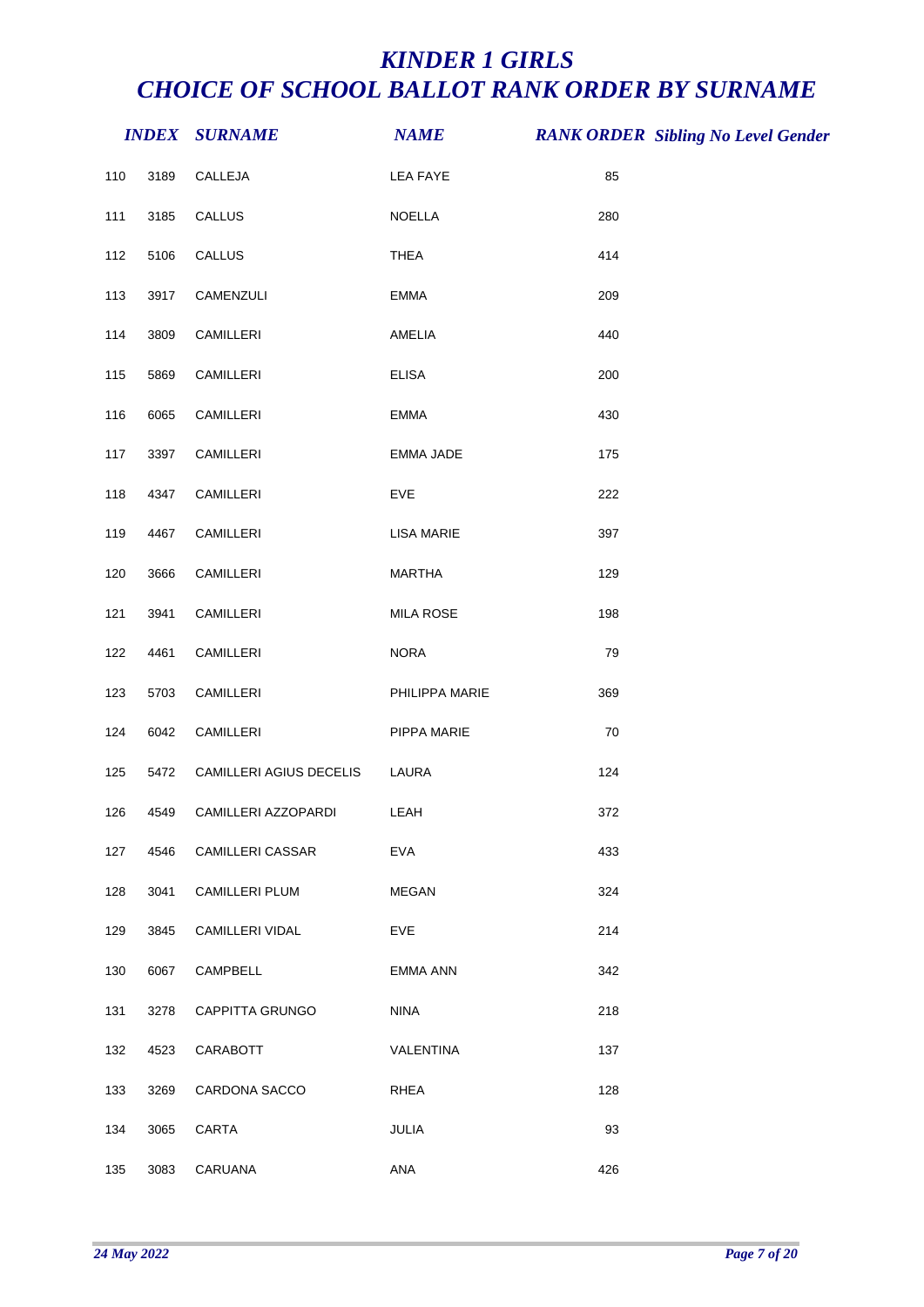|     |      | <b>INDEX SURNAME</b> | <b>NAME</b>     |                           | <b>RANK ORDER Sibling No Level Gender</b> |
|-----|------|----------------------|-----------------|---------------------------|-------------------------------------------|
| 136 | 4872 | CARUANA              | <b>ELISA</b>    | $\ensuremath{\mathsf{3}}$ |                                           |
| 137 | 5234 | CARUANA              | <b>JOSEFINE</b> | 241                       |                                           |
| 138 | 4215 | CARUANA              | LOUISA          | 309                       |                                           |
| 139 | 3554 | CARUANA              | QUINN           | 163                       |                                           |
| 140 | 5331 | CARUANA              | SVEA            | 281                       |                                           |
| 141 | 5428 | CARUANA              | ZALIA           | 146                       |                                           |
| 142 | 6142 | CASILLO              | <b>NORA</b>     | 72                        | 6140 Year 1 F                             |
| 143 | 4442 | CASSAR               | CHERISE         | 48                        |                                           |
| 144 | 4712 | CASSAR               | FAY             | 449                       |                                           |
| 145 | 4593 | CASSAR               | LAYLA           | 288                       |                                           |
| 146 | 3641 | CASSAR               | SOPHIE          | 408                       |                                           |
| 147 | 4580 | CASSAR               | <b>STELLA</b>   | 27                        |                                           |
| 148 | 4253 | CASSAR               | VALENTINA       | 356                       |                                           |
| 149 | 3969 | CASTILLO             | <b>ELLA</b>     | 157                       |                                           |
| 150 | 4322 | CATANIA              | <b>LEIA KAY</b> | 187                       |                                           |
| 151 | 4496 | CAUCHI               | <b>IVY</b>      | 174                       |                                           |
| 152 | 5141 | <b>CAUCHI</b>        | <b>JOIE</b>     | 347                       |                                           |
| 153 | 3152 | CAUCHI               | <b>ROSELYN</b>  | 152                       |                                           |
| 154 | 3726 | CHETCUTI             | CARLY           | 395                       |                                           |
| 155 | 4715 | CHETCUTI TAYLOR      | <b>JENNY</b>    | 388                       |                                           |
| 156 | 3334 | <b>CHIRCOP</b>       | ANA             | 234                       |                                           |
| 157 | 3259 | <b>CHIRCOP</b>       | MANWELA         | 437                       |                                           |
| 158 | 3031 | <b>CIANTAR</b>       | ANA             | $\,6$                     |                                           |
| 159 | 5223 | <b>CIANTAR</b>       | CAROLINE        | 244                       |                                           |
| 160 | 3166 | <b>CIANTAR</b>       | <b>ELLA</b>     | 37                        |                                           |
| 161 | 6150 | <b>CIANTAR</b>       | KAYLEE          | 99                        |                                           |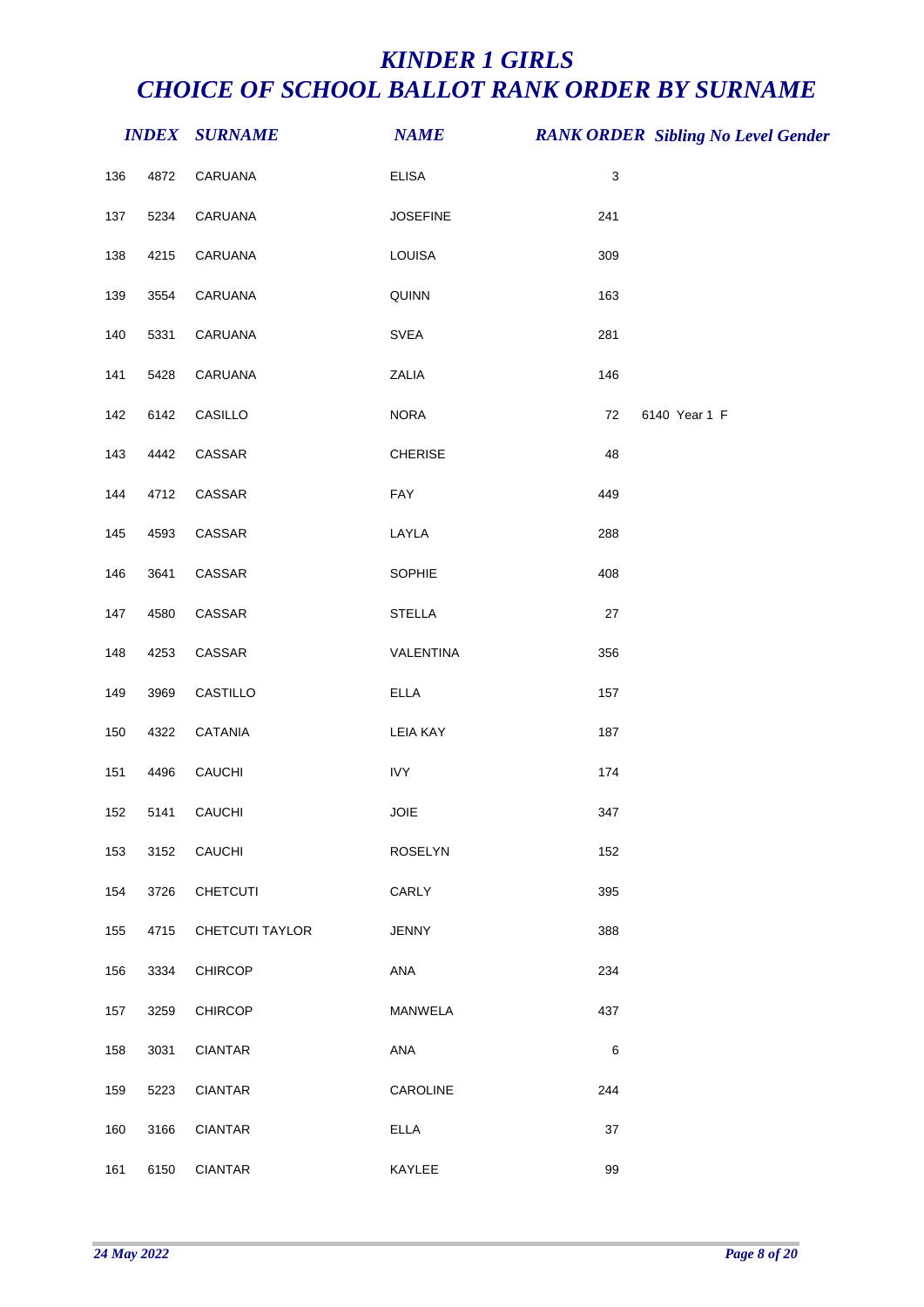|     |      | <b>INDEX SURNAME</b> | <b>NAME</b>       |     | <b>RANK ORDER Sibling No Level Gender</b> |
|-----|------|----------------------|-------------------|-----|-------------------------------------------|
| 162 | 4708 | <b>CIANTAR</b>       | LANA              | 172 |                                           |
| 163 | 6057 | CIANTAR DEPASQUALE   | <b>ELLA</b>       | 173 |                                           |
| 164 | 1870 | <b>CIAPPARA</b>      | ABIGAIL           | 247 | 1888 Year 1 M                             |
| 165 | 4726 | <b>CIAPPARA</b>      | RAQUEL            | 143 |                                           |
| 166 | 1892 | CINI                 | CALSEY            | 161 |                                           |
| 167 | 4830 | COLEIRO              | <b>EMMA MAE</b>   | 223 |                                           |
| 168 | 5585 | COLEIRO CALVAGNA     | LEAH              | 40  |                                           |
| 169 | 3772 | <b>CORTIS</b>        | <b>ELLIE</b>      | 322 |                                           |
| 170 | 5027 | <b>CRISTINA</b>      | <b>MARTINA</b>    | 38  |                                           |
| 171 | 4595 | <b>CUMBO PISCOPO</b> | JULIA             | 167 |                                           |
| 172 | 3659 | <b>CUSCHIERI</b>     | <b>LUCIA</b>      | 316 |                                           |
| 173 | 3107 | <b>CUTAJAR</b>       | ELEYA             | 415 |                                           |
| 174 | 4413 | <b>CUTAJAR</b>       | <b>EMA</b>        | 331 |                                           |
| 175 | 3016 | <b>CUTAJAR</b>       | <b>IVY</b>        | 123 |                                           |
| 176 | 1517 | <b>CUTAJAR</b>       | MIA               | 206 |                                           |
| 177 | 3181 | <b>CUTAJAR CUMBO</b> | <b>SCARLETT</b>   | 238 | 3207 Year 1 F                             |
| 178 | 4735 | <b>CUTAJAR GAUCI</b> | RILEY             | 377 | 4733 Year 1 M                             |
| 179 | 5745 | DA SILVA SIMOES ROSA | <b>NINA</b>       | 416 |                                           |
| 180 | 3643 | DALLI                | EMMA KAY          | 186 |                                           |
| 181 | 4589 | <b>DALLI</b>         | PEARL             | 265 |                                           |
| 182 | 5008 | DARMANIN             | <b>EMMA</b>       | 111 |                                           |
| 183 | 5128 | DARMANIN             | <b>HAILEY</b>     | 179 |                                           |
| 184 | 3231 | <b>DARMANIN</b>      | LEAH              | 253 |                                           |
| 185 | 5153 | DARMANIN             | <b>NINA</b>       | 153 |                                           |
| 186 | 4109 | <b>DAVISON</b>       | KATELYN           | 417 |                                           |
| 187 | 4412 | DE GABRIELE          | <b>ELLA MARIE</b> | 303 | 4409 Kinder 1 M                           |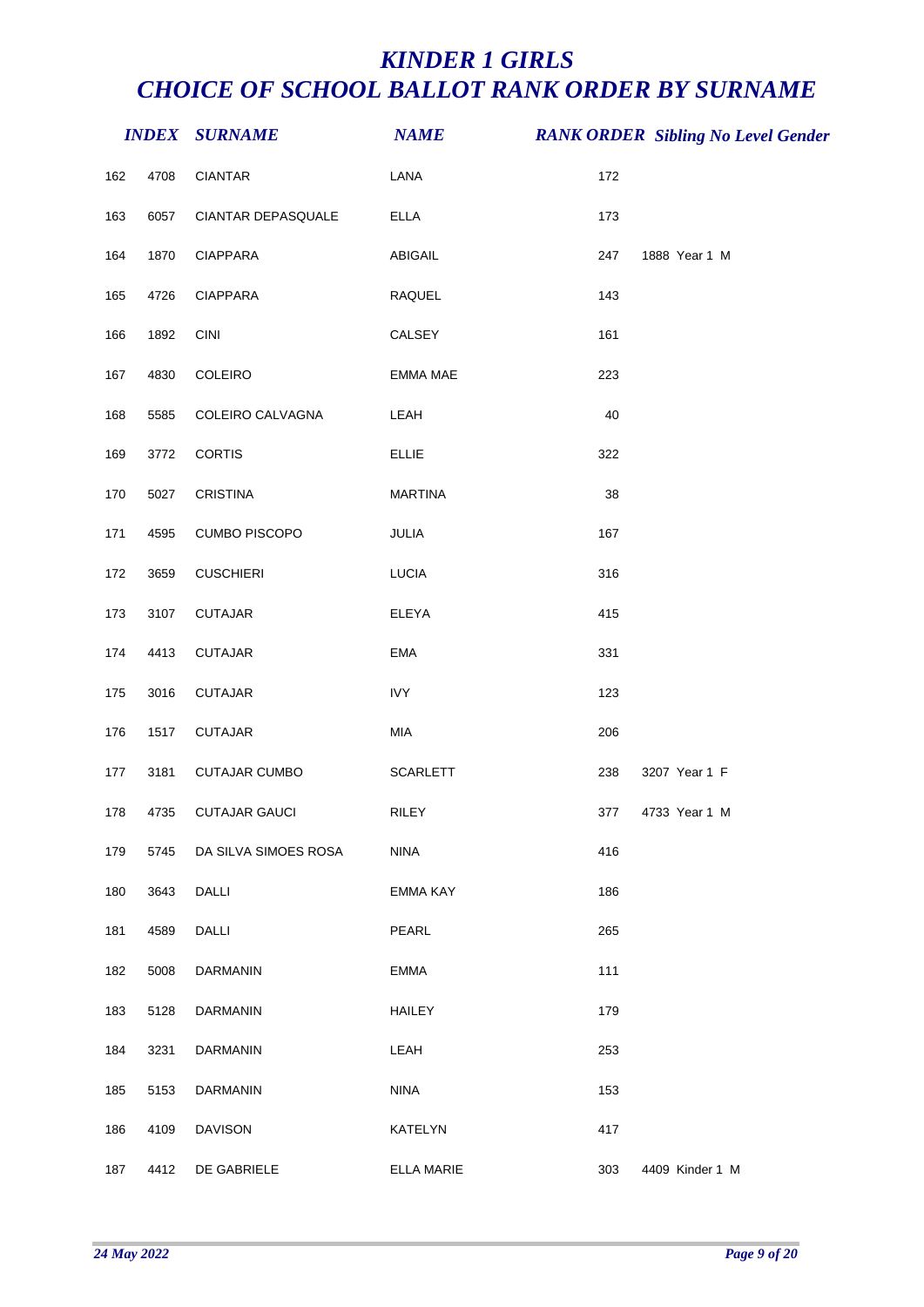|     |      | <b>INDEX SURNAME</b>     | <b>NAME</b>      |     | <b>RANK ORDER Sibling No Level Gender</b> |
|-----|------|--------------------------|------------------|-----|-------------------------------------------|
| 188 | 5822 | DE LEUW MUSCAT           | <b>JESSIE</b>    | 204 |                                           |
| 189 | 5624 | DE SOUSA BONELLO         | <b>EMMA</b>      | 390 |                                           |
| 190 | 3165 | DEBATTISTA               | AMELIA ELLA      | 284 |                                           |
| 191 | 1840 | DEBONO                   | AMY              | 212 |                                           |
| 192 | 6052 | <b>DEBONO</b>            | KATE             | 39  |                                           |
| 193 | 4678 | DEBONO FARRUGIA          | ALIZAH           | 14  |                                           |
| 194 | 5892 | <b>DEGIORGIO SHARFID</b> | ENA              | 94  |                                           |
| 195 | 5927 | DEGUARA                  | <b>MATTEA</b>    | 362 |                                           |
| 196 | 4976 | DEGUARA                  | VALENTINA        | 154 |                                           |
| 197 | 4223 | <b>DEKIC GAUCI</b>       | MILA MARIJA      | 64  |                                           |
| 198 | 3421 | <b>DELICATA</b>          | ELENA            | 371 |                                           |
| 199 | 5868 | DEMANUELE BIANCO         | AMELIA           | 438 |                                           |
| 200 | 6014 | DEMARCO                  | <b>FAITH</b>     | 422 |                                           |
| 201 | 6055 | <b>DIMECH</b>            | EVE KARLY        | 447 | 6054 Year 1 M                             |
| 202 | 3399 | <b>DIMECH</b>            | <b>GIULIA</b>    | 83  |                                           |
| 203 | 5561 | <b>DIMECH</b>            | LUCIA            | 228 |                                           |
| 204 | 5159 | <b>DIMECH</b>            | MAYA             | 107 |                                           |
| 205 | 4648 | <b>DIMECH</b>            | <b>NINA</b>      | 213 |                                           |
| 206 | 5655 | <b>DUCA</b>              | <b>EMILIA</b>    | 264 | 5658 Kinder 1 F                           |
| 207 | 5643 | <b>DUCA</b>              | <b>NORA</b>      | 423 |                                           |
| 208 | 5658 | <b>DUCA</b>              | VALENTINA        | 182 | 5655 Kinder 1 F                           |
| 209 | 3899 | <b>ELLUL</b>             | <b>ELISE</b>     | 285 |                                           |
| 210 | 3335 | <b>ELLUL</b>             | <b>EMA MARIE</b> | 269 |                                           |
| 211 | 1138 | <b>FACCIOL</b>           | AALAYAH          | 203 |                                           |
| 212 | 5018 | FAENZA                   | ALEYNA           | 394 |                                           |
| 213 | 3560 | <b>FALZON</b>            | LOLA ARYA        | 336 | 3110 Year 1 M                             |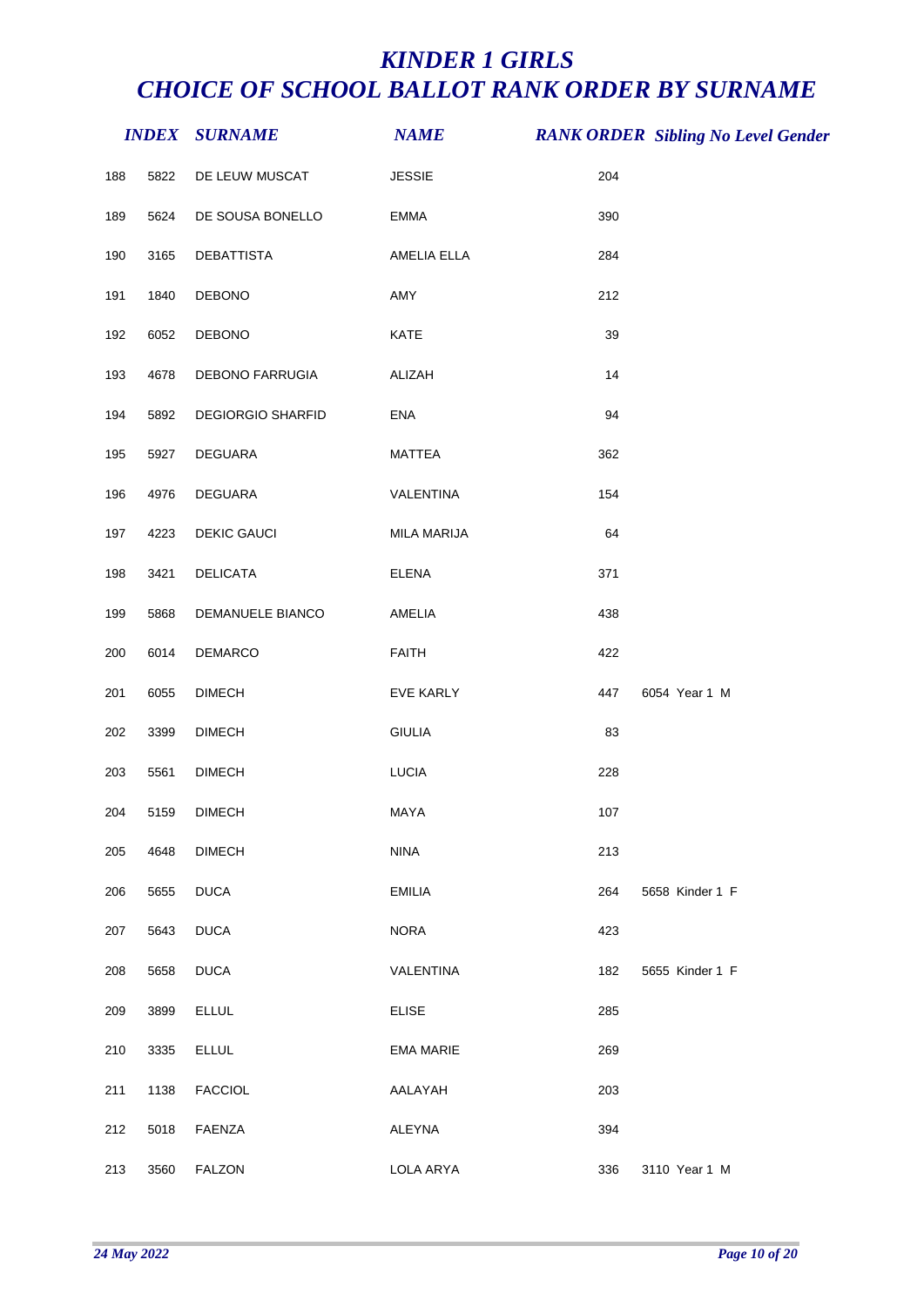|     |      | <b>INDEX SURNAME</b>     | <b>NAME</b>         |     | <b>RANK ORDER Sibling No Level Gender</b> |
|-----|------|--------------------------|---------------------|-----|-------------------------------------------|
| 214 | 3407 | <b>FALZON</b>            | SOPHIE              | 211 |                                           |
| 215 | 3875 | FARDELL MIFSUD           | MIEVE               | 385 |                                           |
| 216 | 4027 | <b>FARRUGIA</b>          | AIMEE               | 239 |                                           |
| 217 | 1940 | <b>FARRUGIA</b>          | ALEZYIA             | 311 |                                           |
| 218 | 4663 | <b>FARRUGIA</b>          | ARIANA JOY          | 444 |                                           |
| 219 | 3239 | <b>FARRUGIA</b>          | CARLY               | 295 |                                           |
| 220 | 1447 | <b>FARRUGIA</b>          | FRANCESCA           | 225 |                                           |
| 221 | 3572 | <b>FARRUGIA</b>          | LAURA               | 82  |                                           |
| 222 | 4046 | <b>FARRUGIA</b>          | LEAH                | 283 |                                           |
| 223 | 5477 | <b>FARRUGIA</b>          | MAEVE               | 194 |                                           |
| 224 | 1637 | <b>FARRUGIA</b>          | <b>MARTINA</b>      | 236 | 1630 F1 M                                 |
| 225 | 4241 | <b>FARRUGIA</b>          | MIREYA              | 259 |                                           |
| 226 | 5261 | <b>FARRUGIA</b>          | YLENIA              | 108 |                                           |
| 227 | 5405 | <b>FARRUGIA</b>          | ZASHELLE            | 41  |                                           |
| 228 | 4799 | FARRUGIA BRIFFA          | JULIA               | 190 |                                           |
| 229 | 3062 | <b>FASANELLI</b>         | <b>NINA</b>         | 192 |                                           |
| 230 | 5290 | <b>FENECH</b>            | CHLOE               | 134 |                                           |
| 231 | 5341 | <b>FENECH</b>            | <b>EVE</b>          | 132 | 5334 Year 1 F                             |
| 232 | 3120 | <b>FENECH</b>            | <b>LISA</b>         | 17  |                                           |
| 233 | 3919 | <b>FENECH</b>            | VALENTINA           | 216 |                                           |
| 234 | 3040 | FENECH AZZOPARDI         | AMY                 | 338 |                                           |
| 235 | 3186 | FENECH CARUANA           | <b>RUBY</b>         | 359 |                                           |
| 236 | 4755 | <b>FORMOSA</b>           | CHANELLE            | 1   |                                           |
| 237 | 4275 | <b>FORMOSA</b>           | <b>ELENA</b>        | 366 |                                           |
| 238 | 5011 | <b>FORMOSA</b>           | <b>EVA</b>          | 84  | 5571 Kinder 2 M                           |
| 239 | 4635 | <b>FRIGIOLINI REFALO</b> | <b>EMILIA MARIA</b> | 411 |                                           |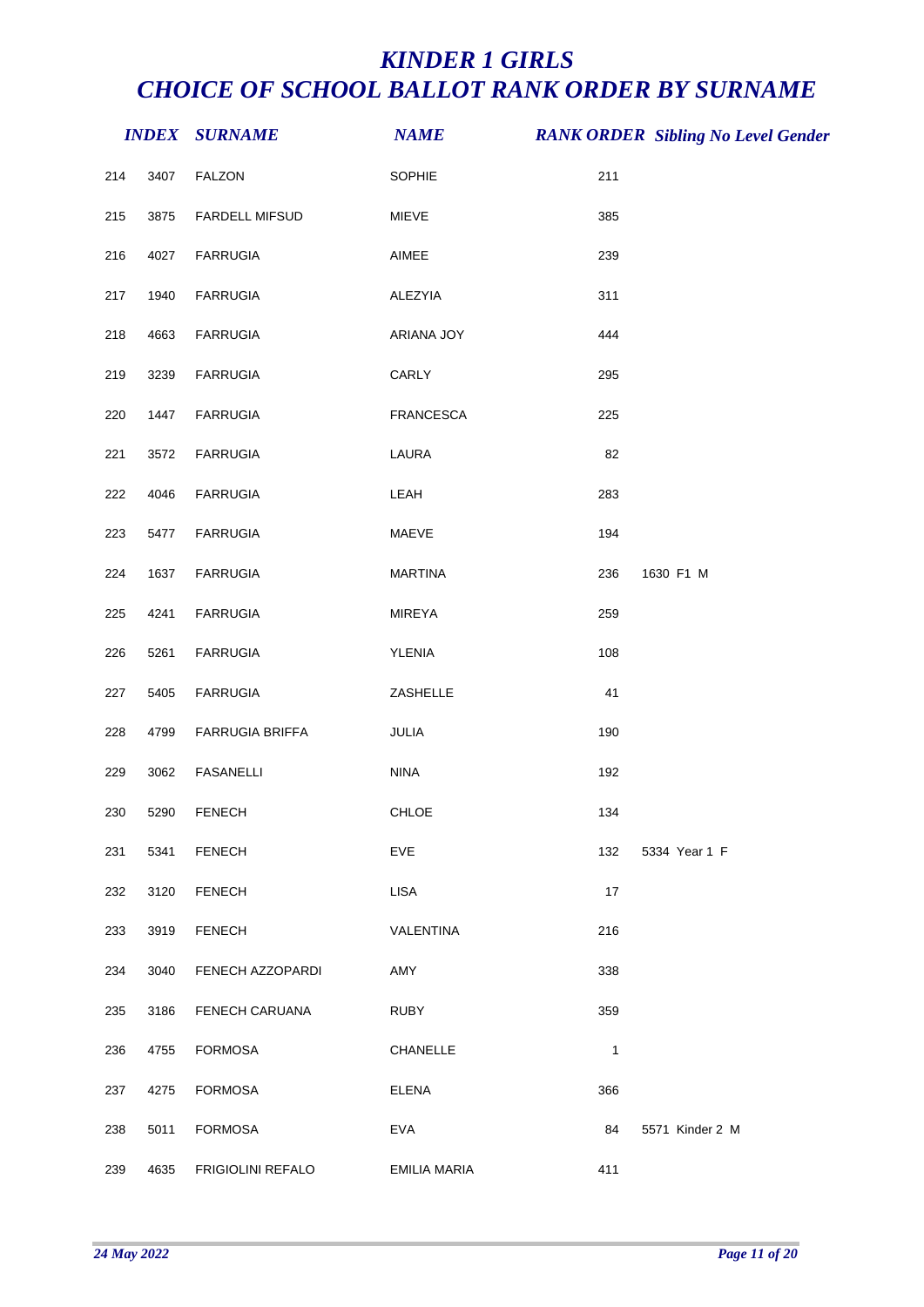|     |      | <b>INDEX SURNAME</b>  | <b>NAME</b>           |             | <b>RANK ORDER Sibling No Level Gender</b> |
|-----|------|-----------------------|-----------------------|-------------|-------------------------------------------|
| 240 | 6003 | GALDES                | <b>FAITH</b>          | 144         |                                           |
| 241 | 4248 | GALEA                 | <b>ELISE</b>          | 164         |                                           |
| 242 | 3706 | GALEA                 | <b>SIENA</b>          | 332         |                                           |
| 243 | 5006 | GALEA                 | <b>VALENTINA NINA</b> | 278         |                                           |
| 244 | 4795 | GALEA                 | ZARA STELLA           | 427         | 1725 Year 1 M                             |
| 245 | 3959 | GALEA CAVALLARO       | JOY                   | 380         |                                           |
| 246 | 3037 | <b>GALEA CORTIS</b>   | <b>MATTEA</b>         | 420         |                                           |
| 247 | 3080 | <b>GALEA TAYLOR</b>   | JULIA                 | 178         |                                           |
| 248 | 3570 | <b>GALEA VELLA</b>    | KAY                   | 96          |                                           |
| 249 | 5422 | GATT                  | <b>ELLIE</b>          | 141         |                                           |
| 250 | 3800 | GATT                  | JULIA                 | 125         |                                           |
| 251 | 3106 | GATT                  | JULIA                 | 453         |                                           |
| 252 | 5581 | GATT                  | KAYLA MAY             | 287         |                                           |
| 253 | 4605 | GATT                  | SARA                  | 88          |                                           |
| 254 | 5953 | <b>GATT SCICLUNA</b>  | <b>FAITH</b>          | 442         |                                           |
| 255 | 4814 | <b>GAUCI</b>          | CHARLOTTE ANN         | 353         |                                           |
| 256 | 1122 | <b>GAUCI</b>          | DEA                   | 348         | 1011 Year 1 M                             |
| 257 | 4124 | <b>GAUCI</b>          | <b>ELISA</b>          | 189         |                                           |
| 258 | 3093 | <b>GAUCI</b>          | LEAH                  | 145         |                                           |
| 259 | 4158 | <b>GAUCI</b>          | SARA                  | 16          |                                           |
| 260 | 5271 | <b>GAUCI</b>          | SOPHIA                | 389         |                                           |
| 261 | 4305 | <b>GEISER</b>         | <b>KRISTINA ELLEN</b> | 329         |                                           |
| 262 | 4812 | <b>GENUIS</b>         | ELLIE-ANNA            | 376         |                                           |
| 263 | 4749 | <b>GENUIS COLOMBO</b> | <b>SOPHIE</b>         | $\,$ 5 $\,$ |                                           |
| 264 | 4861 | GERADA                | KATE                  | 428         | 4856 Year 1 F                             |
| 265 | 3039 | GIBB                  | <b>EMMA</b>           | 271         |                                           |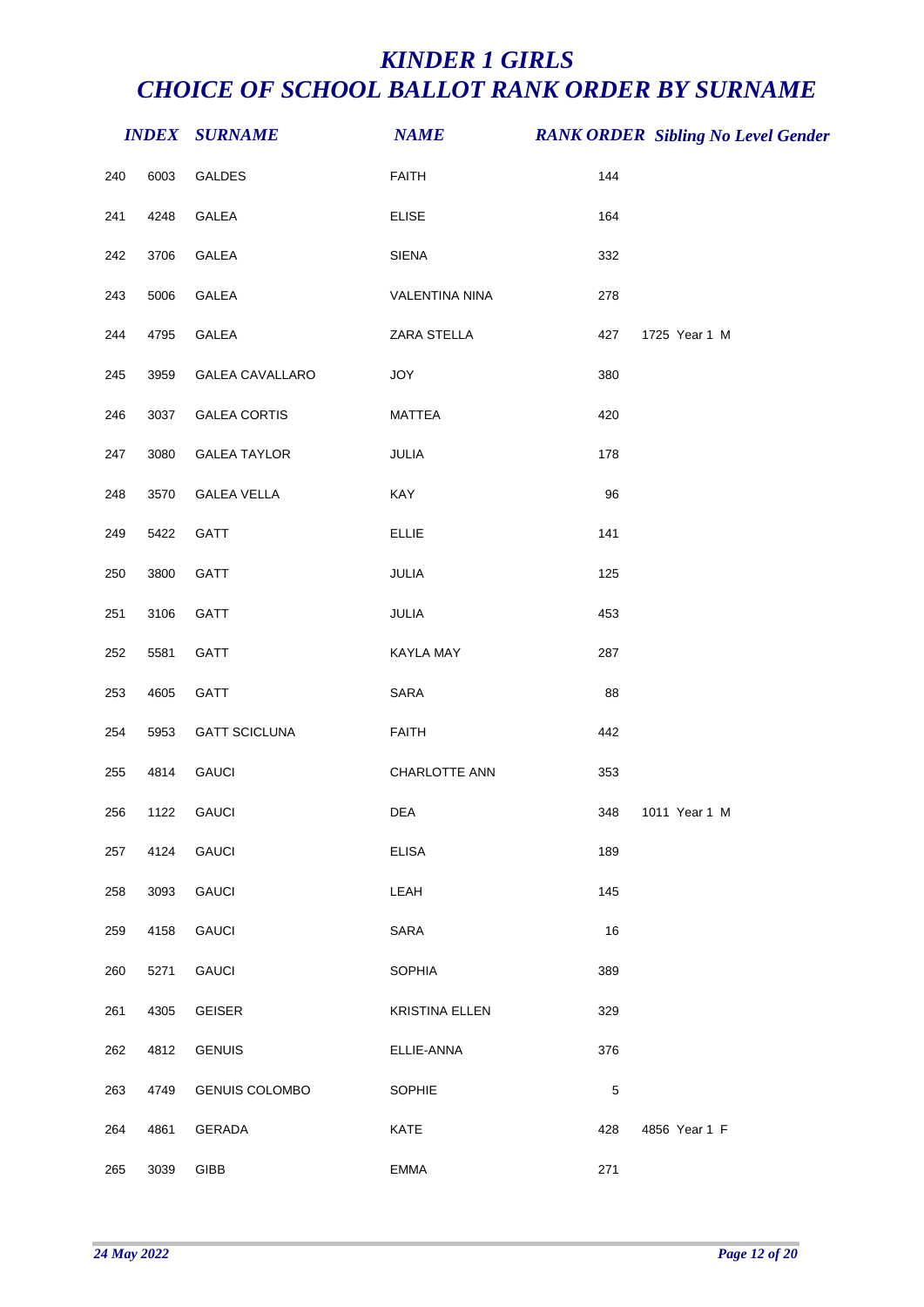|         |      | <b>INDEX SURNAME</b> | <b>NAME</b>                 |     | <b>RANK ORDER Sibling No Level Gender</b> |
|---------|------|----------------------|-----------------------------|-----|-------------------------------------------|
| 266     | 3533 | <b>GIORDMAINA</b>    | <b>LINDSEY ANN</b>          | 333 |                                           |
| 267     | 4269 | <b>GRECH</b>         | <b>BRIANNA</b>              | 450 |                                           |
| 268     | 5295 | <b>GRECH</b>         | CARLA                       | 294 |                                           |
| 269     | 3887 | <b>GRECH</b>         | $\ensuremath{\mathsf{ELA}}$ | 419 |                                           |
| 270     | 3777 | <b>GRECH</b>         | <b>ELLE</b>                 | 176 |                                           |
| 271     | 3382 | <b>GRECH</b>         | <b>ENYA</b>                 | 401 |                                           |
| 272     | 6123 | <b>GRECH</b>         | <b>GIULIA</b>               | 159 |                                           |
| 273     | 5799 | <b>GRECH</b>         | KATRINA                     | 73  |                                           |
| 274     | 4612 | <b>GRECH</b>         | <b>SCARLETT</b>             | 431 |                                           |
| 275     | 5514 | <b>GRECH BONDIN</b>  | ANA SOPHIE                  | 266 |                                           |
| 276     | 3131 | <b>GRIMA</b>         | <b>ELODIA</b>               | 242 |                                           |
| $277\,$ | 4000 | <b>GRIMA</b>         | <b>EMILY MARIE</b>          | 42  |                                           |
| 278     | 3011 | <b>GRIMA</b>         | JADE                        | 391 |                                           |
| 279     | 3305 | <b>GRIMA</b>         | JULIA                       | 28  |                                           |
| 280     | 3980 | <b>GRIMA</b>         | <b>KRISTA</b>               | 251 |                                           |
| 281     | 5591 | <b>GRIXTI</b>        | <b>MARIA</b>                | 55  |                                           |
| 282     | 3847 | <b>GRIXTI</b>        | NAIELLE                     | 15  |                                           |
| 283     | 5380 | HERRERA              | MILENE                      | 439 |                                           |
| 284     | 3986 | HILI                 | AMELIA                      | 301 |                                           |
| 285     | 3236 | HILI                 | CLARA                       | 452 |                                           |
| 286     | 5552 | <b>HOLGATE</b>       | <b>MILA ROSE</b>            | 250 |                                           |
| 287     | 4315 | <b>HUBER</b>         | JULIE                       | 357 | 4311 Year 1 M                             |
| 288     | 3292 | <b>IANNI</b>         | JADE                        | 113 |                                           |
| 289     | 3701 | JAMES                | <b>HAILEY</b>               | 381 |                                           |
| 290     | 6013 | KHOSLA               | <b>EMILY</b>                | 63  |                                           |
| 291     | 4578 | KOPRIVICA GRIXTI     | JASMINE LEILA               | 104 |                                           |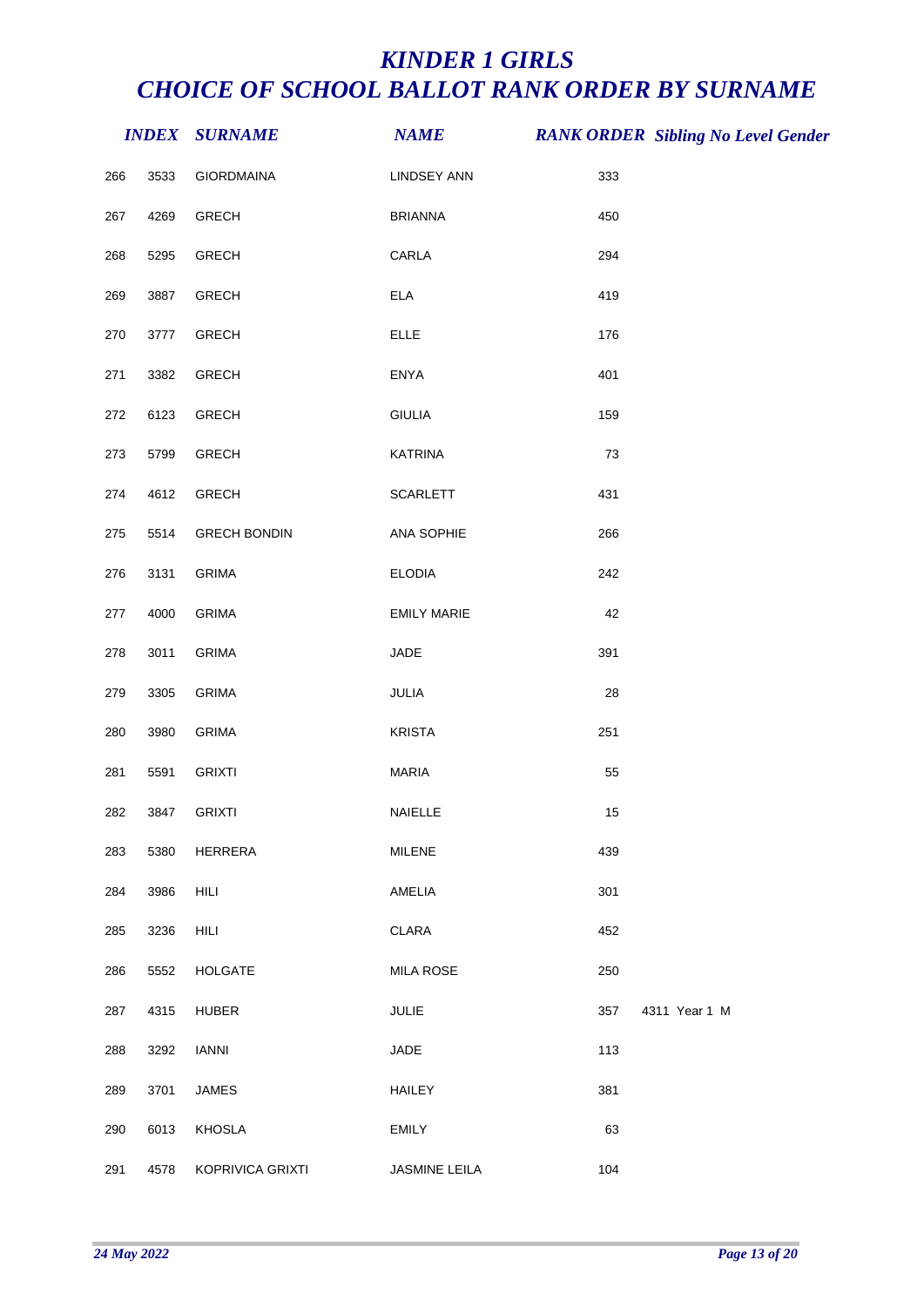|     |      | <b>INDEX SURNAME</b> | <b>NAME</b>       |                  | <b>RANK ORDER Sibling No Level Gender</b> |
|-----|------|----------------------|-------------------|------------------|-------------------------------------------|
| 292 | 3347 | LADO                 | STELLA MARIE      | 365              |                                           |
| 293 | 1327 | MAGRO                | MAE               | 57               |                                           |
| 294 | 4899 | MAGRO KENELY         | EMMA              | 138              |                                           |
| 295 | 5633 | MALLAN               | KARA ELIZABETH    | 255              |                                           |
| 296 | 3984 | MALLIA               | LIA               | 446              |                                           |
| 297 | 4732 | MALLIA               | ZARA              | 227              | 4730 Kinder 2 F                           |
| 298 | 5901 | <b>MANGION</b>       | <b>JULIET</b>     | 289              |                                           |
| 299 | 3159 | <b>MERCIECA</b>      | LANA              | 314              |                                           |
| 300 | 3192 | <b>MICALLEF</b>      | ANA LEE           | 267              |                                           |
| 301 | 4324 | <b>MICALLEF</b>      | CHLOE             | 300              |                                           |
| 302 | 5351 | <b>MICALLEF</b>      | <b>ELENA</b>      | 315              |                                           |
| 303 | 3136 | <b>MICALLEF</b>      | <b>ELLIE</b>      | $\boldsymbol{9}$ |                                           |
| 304 | 2080 | <b>MICALLEF</b>      | <b>EMMA</b>       | 233              |                                           |
| 305 | 5648 | <b>MICALLEF</b>      | JOY MAE           | 197              |                                           |
| 306 | 3188 | <b>MICALLEF</b>      | JULIA             | 103              |                                           |
| 307 | 3234 | <b>MICALLEF</b>      | KIMBERLY          | 181              |                                           |
| 308 | 5500 | <b>MICALLEF</b>      | <b>KRISTA ANN</b> | 109              |                                           |
| 309 | 3837 | <b>MICALLEF</b>      | <b>SOPHIA</b>     | 299              |                                           |
| 310 | 6030 | <b>MICALLEF</b>      | <b>SUMMER</b>     | 142              |                                           |
| 311 | 5346 | MICALLEF CHURCH      | AMY               | 45               |                                           |
| 312 | 3336 | <b>MIFSUD</b>        | ANA GRACE         | 21               |                                           |
| 313 | 4852 | <b>MIFSUD</b>        | <b>EMILIA</b>     | 230              |                                           |
| 314 | 5570 | <b>MIFSUD</b>        | LEAH              | 436              |                                           |
| 315 | 3143 | <b>MINTOFF</b>       | <b>KATERINA</b>   | 47               |                                           |
| 316 | 5062 | MIZZI                | ALENA             | 361              |                                           |
| 317 | 4077 | MONTEBELLO           | JODIE LORIANNE    | 413              |                                           |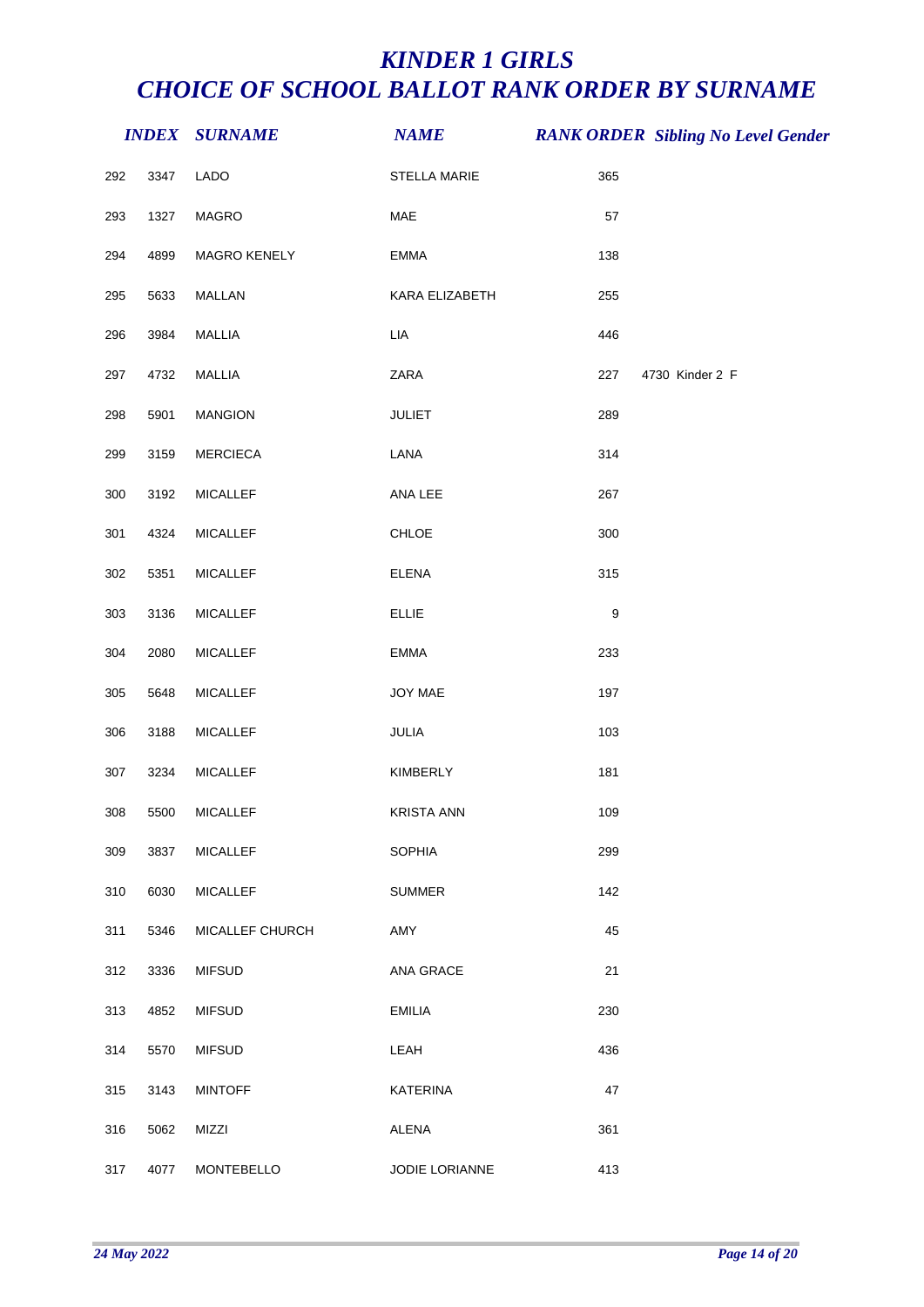|     |      | <b>INDEX SURNAME</b> | <b>NAME</b>         |     | <b>RANK ORDER Sibling No Level Gender</b> |
|-----|------|----------------------|---------------------|-----|-------------------------------------------|
| 318 | 3823 | <b>MUSCAT</b>        | <b>BEA</b>          | 170 | 4365 Year 1 F                             |
| 319 | 3630 | <b>MUSCAT</b>        | <b>FAITH</b>        | 133 |                                           |
| 320 | 4719 | <b>MUSCAT</b>        | <b>GIULIA</b>       | 296 |                                           |
| 321 | 4048 | <b>MUSCAT</b>        | KAYLEE              | 217 |                                           |
| 322 | 5210 | <b>MUSCAT</b>        | <b>KRISTA</b>       | 421 |                                           |
| 323 | 4175 | NEMECEK TANTI        | AMY                 | 122 |                                           |
| 324 | 3209 | PACE                 | <b>AEMILIA ROSE</b> | 202 |                                           |
| 325 | 6058 | PACE                 | <b>EMILIA</b>       | 71  |                                           |
| 326 | 3060 | PACE                 | LEAH                | 119 |                                           |
| 327 | 4197 | PADOVANI             | ABIGAIL             | 451 | 4195 Year 1 F                             |
| 328 | 3178 | <b>PEARSON</b>       | ZARA                | 240 |                                           |
| 329 | 6097 | PERCIVAL             | PHILIPPA            | 379 |                                           |
| 330 | 4786 | PIGNATELLO           | <b>EMILY</b>        | 149 |                                           |
| 331 | 4657 | <b>PIROTTA</b>       | <b>MARTINA</b>      | 33  |                                           |
| 332 | 4596 | <b>PISANI</b>        | <b>LUCIA</b>        | 249 |                                           |
| 333 | 3380 | PISANI VISANICH      | CHARLOTTE           | 410 |                                           |
| 334 | 4823 | PISCOPO MIFSUD       | PEARL               | 231 |                                           |
| 335 | 6046 | <b>PORTELLI</b>      | <b>ELISA</b>        | 237 |                                           |
| 336 | 4790 | <b>PORTELLI</b>      | <b>EMILIA</b>       | 34  |                                           |
| 337 | 5432 | <b>PORTELLI</b>      | <b>NINA</b>         | 215 |                                           |
| 338 | 4037 | <b>PULIS</b>         | <b>ELLA</b>         | 248 |                                           |
| 339 | 3811 | <b>PULIS</b>         | <b>EMMA SKYE</b>    | 305 |                                           |
| 340 | 5674 | <b>PULLICINO</b>     | EVE                 | 400 |                                           |
| 341 | 3739 | <b>PULLICINO</b>     | ZOE                 | 210 |                                           |
| 342 | 3624 | <b>RAPA</b>          | <b>JASMINE</b>      | 319 |                                           |
| 343 | 3483 | ROMME MIRUZZI        | ZOE                 | 224 |                                           |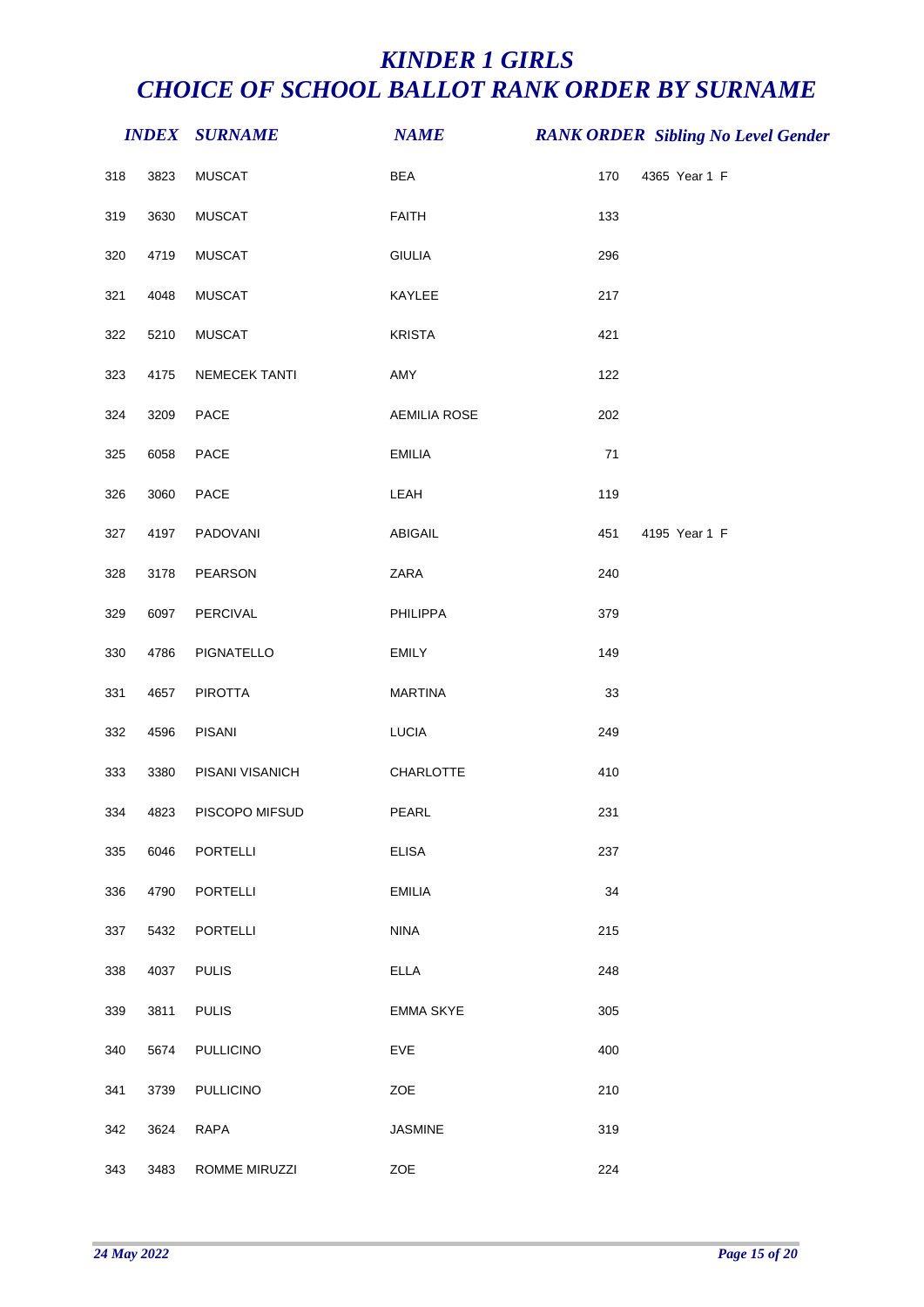|     |      | <b>INDEX SURNAME</b>     | <b>NAME</b>      |     | <b>RANK ORDER Sibling No Level Gender</b> |
|-----|------|--------------------------|------------------|-----|-------------------------------------------|
| 344 | 4978 | SACCO                    | <b>KRISTA</b>    | 46  |                                           |
| 345 | 5498 | SAID                     | CHLOE            | 53  |                                           |
| 346 | 5936 | SALIBA                   | <b>ELISA</b>     | 337 |                                           |
| 347 | 3226 | SAMMUT                   | ANGELA HOPE      | 435 |                                           |
| 348 | 5524 | SAMMUT                   | <b>HANNAH</b>    | 199 |                                           |
| 349 | 4471 | SAMMUT                   | SCARLETT MAE     | 8   | 4475 Kinder 1 F                           |
| 350 | 4475 | SAMMUT                   | SOLEIL MIA       | 77  | 4471 Kinder 1 F                           |
| 351 | 5920 | SAMMUT FLETCHER          | MIA              | 13  |                                           |
| 352 | 4498 | SANT                     | EMMA             | 341 |                                           |
| 353 | 1121 | <b>SCERRI</b>            | <b>ELISE</b>     | 191 |                                           |
| 354 | 5891 | <b>SCERRI</b>            | <b>NORA</b>      | 105 |                                           |
| 355 | 3437 | SCERRI DE CARLO          | <b>MILA ROSE</b> | 75  |                                           |
| 356 | 3686 | <b>SCHEMBRI</b>          | CAYLEE           | 396 |                                           |
| 357 | 3055 | <b>SCHEMBRI</b>          | <b>ELISA</b>     | 188 |                                           |
| 358 | 5150 | <b>SCHEMBRI</b>          | KATE             | 354 |                                           |
| 359 | 5829 | <b>SCHEMBRI</b>          | KAY              | 418 |                                           |
| 360 | 3756 | <b>SCHEMBRI</b>          | LEAH             | 24  | 3749 Kinder 1 M                           |
| 361 | 4387 | <b>SCHEMBRI</b>          | MIRJANA VIKTORJA | 59  | 4379 Form 1 M                             |
| 362 | 5324 | <b>SCHEMBRI MICALLEF</b> | <b>KATY</b>      | 23  |                                           |
| 363 | 3794 | <b>SCIBERRAS</b>         | ARYA             | 317 |                                           |
| 364 | 3803 | <b>SCIBERRAS</b>         | <b>FEDERICA</b>  | 130 |                                           |
| 365 | 3727 | <b>SCIBERRAS</b>         | JULIA            | 76  |                                           |
| 366 | 5972 | <b>SCIBERRAS</b>         | LOTTIE           | 171 |                                           |
| 367 | 4693 | <b>SCIBERRAS</b>         | <b>NIA</b>       | 378 |                                           |
| 368 | 6037 | <b>SCIBERRAS</b>         | RAQUEL           | 117 | 6019 Year 1 M                             |
| 369 | 3761 | <b>SCICLUNA</b>          | EMILIA JULIANE   | 298 |                                           |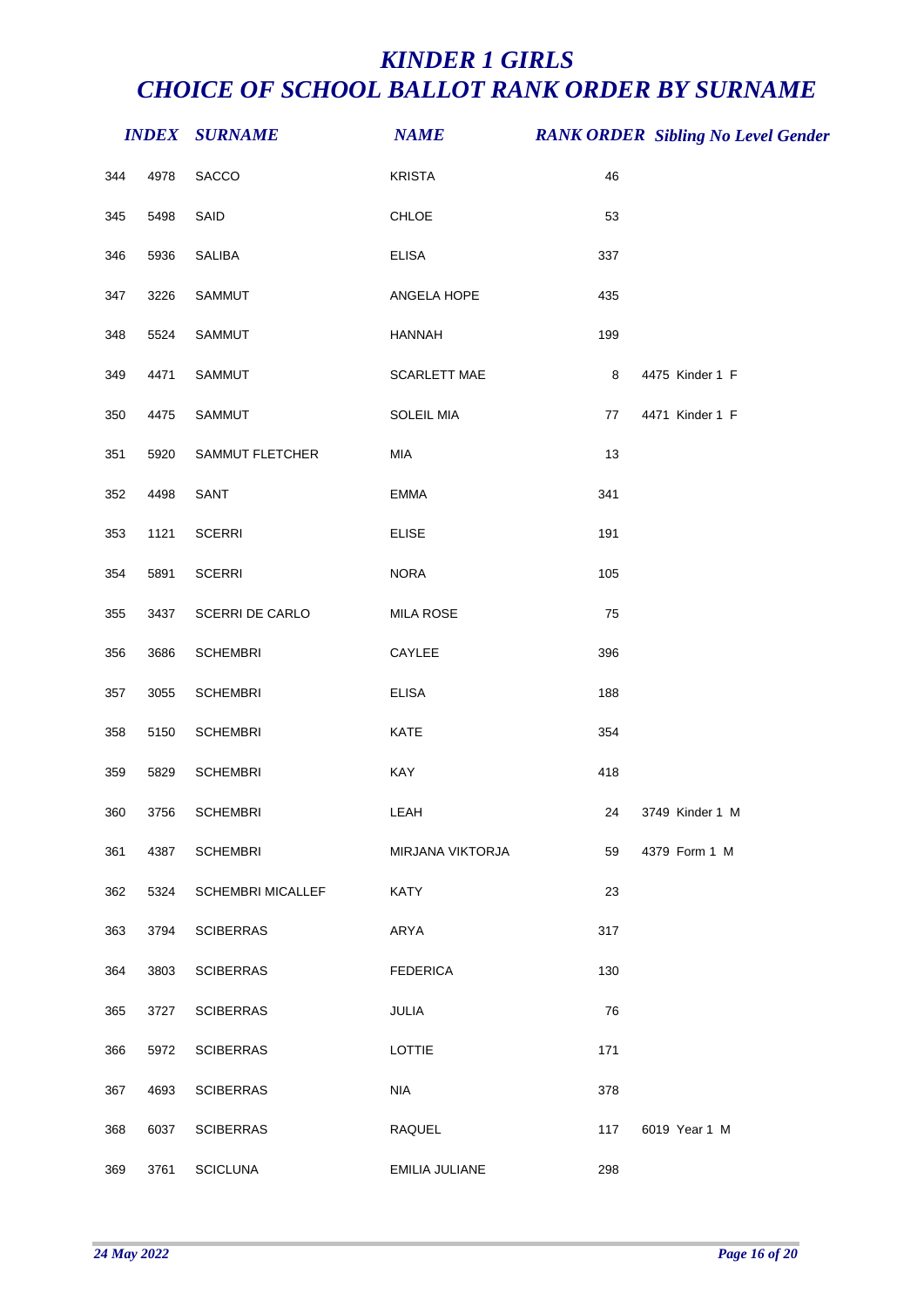|     |      | <b>INDEX SURNAME</b> | <b>NAME</b>           |     | <b>RANK ORDER Sibling No Level Gender</b> |
|-----|------|----------------------|-----------------------|-----|-------------------------------------------|
| 370 | 4920 | <b>SCICLUNA</b>      | <b>EMMA</b>           | 363 | 4890 Kinder 2 M                           |
| 371 | 6094 | <b>SCICLUNA</b>      | <b>KEIRA</b>          | 98  |                                           |
| 372 | 3377 | SCICLUNA BONNICI     | ANA                   | 429 |                                           |
| 373 | 4764 | SEGUNA               | KATE                  | 392 |                                           |
| 374 | 3005 | SERGE                | <b>GIULIA</b>         | 180 |                                           |
| 375 | 4454 | <b>SILLATO</b>       | VALENTINA             | 120 |                                           |
| 376 | 5049 | <b>SMITH</b>         | JADE                  | 219 |                                           |
| 377 | 6009 | SPAGNOL              | <b>MARTINA</b>        | 404 |                                           |
| 378 | 3813 | SPERANDEO            | <b>NELLIE</b>         | 58  |                                           |
| 379 | 3063 | SPITERI              | <b>ALICE</b>          | 11  |                                           |
| 380 | 5241 | <b>SPITERI</b>       | AMELIA                | 208 |                                           |
| 381 | 3531 | SPITERI              | CARLA MARIE           | 263 |                                           |
| 382 | 4564 | SPITERI              | CHARLEY ROSE          | 69  |                                           |
| 383 | 4313 | <b>SPITERI</b>       | <b>ELISE</b>          | 100 | 4044 Kinder 2 F                           |
| 384 | 5642 | SPITERI              | KAY                   | 323 |                                           |
| 385 | 1743 | <b>SPITERI</b>       | LILYA                 | 306 | 1741 Year 1 F                             |
| 386 | 1496 | <b>SPITERI</b>       | <b>MARTINA</b>        | 201 |                                           |
| 387 | 5716 | <b>SPITERI</b>       | <b>MEGAN VICTORIA</b> | 293 |                                           |
| 388 | 5521 | SPITERI              | SOLANNE               | 312 |                                           |
| 389 | 6027 | SPITERI LAURO        | <b>KIM</b>            | 297 |                                           |
| 390 | 2131 | SPITERI SAID         | VALENTINA             | 67  |                                           |
| 391 | 5365 | SPITERI SAMUEL       | <b>KATE</b>           | 286 |                                           |
| 392 | 5639 | STEINWENDER          | <b>ALICE MIKA</b>     | 313 |                                           |
| 393 | 5663 | <b>STIVALA</b>       | <b>ELENA</b>          | 432 |                                           |
| 394 | 5020 | <b>SULTANA</b>       | <b>EMMA</b>           | 443 |                                           |
| 395 | 4156 | SULTANA              | <b>MARTINA</b>        | 54  | 4151 Kinder 2 M                           |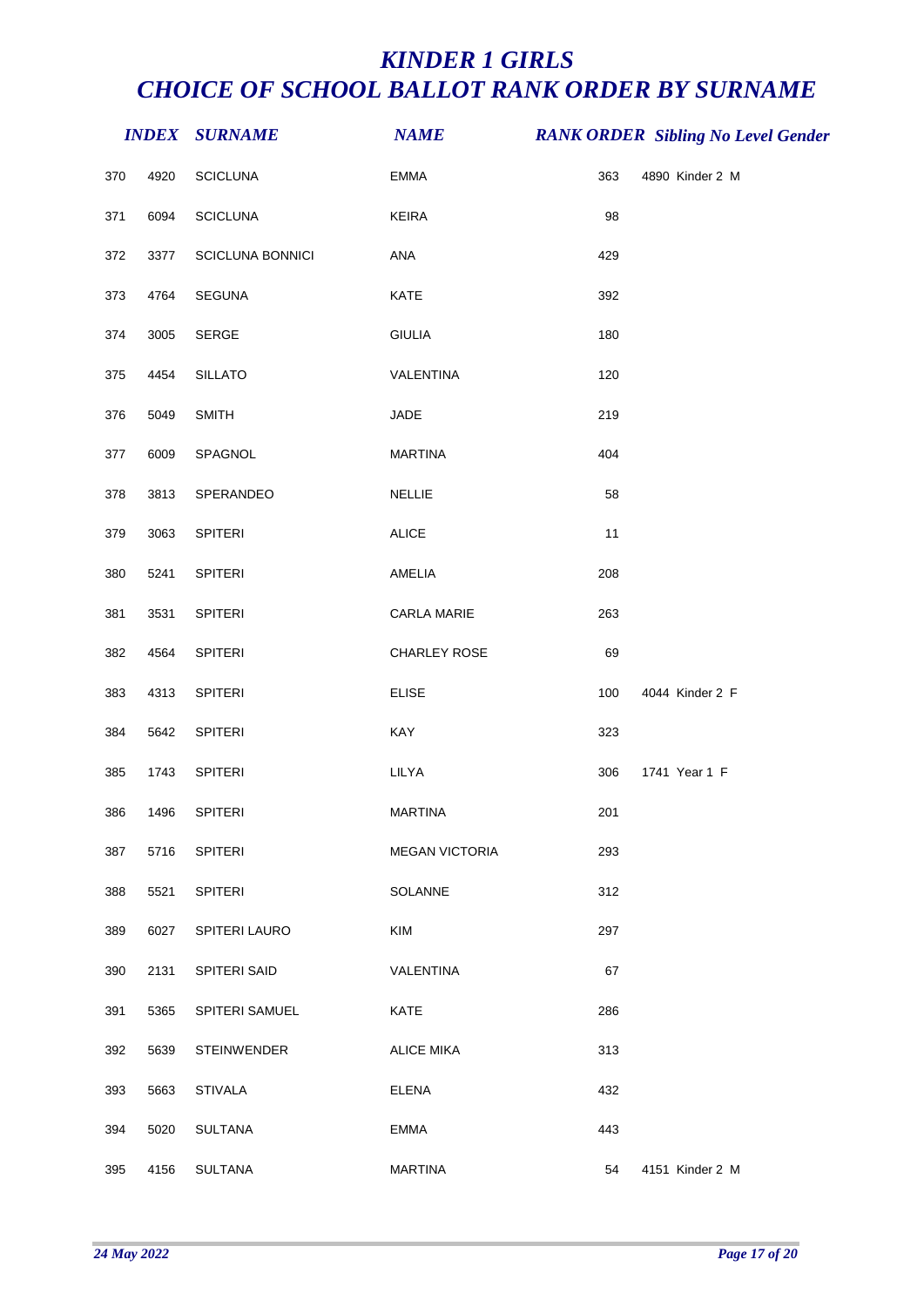|     |      | <b>INDEX SURNAME</b> | <b>NAME</b>      |                | <b>RANK ORDER Sibling No Level Gender</b> |
|-----|------|----------------------|------------------|----------------|-------------------------------------------|
| 396 | 3972 | SULTANA MIDDLETON    | SOLEIL           | 25             |                                           |
| 397 | 3607 | <b>TABONE</b>        | <b>EMILY</b>     | 308            | 3949 Kinder 2 M                           |
| 398 | 5725 | <b>TABONE</b>        | EMMA             | 139            |                                           |
| 399 | 4653 | <b>TABONE</b>        | <b>FAITH</b>     | 147            | 4651 Kinder 1 M                           |
| 400 | 786  | <b>TABONE</b>        | JADE             | 360            |                                           |
| 401 | 4681 | <b>TABONE</b>        | KEZIAH           | 68             | 4900 Year 1 M                             |
| 402 | 3364 | <b>TABONE MALLIA</b> | <b>JOLENE</b>    | 12             |                                           |
| 403 | 3988 | TAIT KNOWN AS TATE   | MIA              | 345            |                                           |
| 404 | 4718 | <b>TANTI</b>         | <b>MARTINA</b>   | 66             |                                           |
| 405 | 5448 | <b>TANTI</b>         | MIA              | 158            |                                           |
| 406 | 5107 | <b>TANTI</b>         | SCARLETT KATE    | 127            |                                           |
| 407 | 5515 | TONNA FARRUGIA       | SKYLAR-BILLIE    | 434            |                                           |
| 408 | 4745 | <b>TOUTOUNGI</b>     | AMELIA           | 74             |                                           |
| 409 | 5246 | VAN DIJK             | <b>ELLA</b>      | 334            | 5238 Year 1 M                             |
| 410 | 3002 | VASSALLO             | DIANNE ADRIANNA  | 10             |                                           |
| 411 | 3561 | VELLA                | <b>ALICIA</b>    | $\overline{4}$ |                                           |
| 412 | 3716 | VELLA                | ANA              | 97             |                                           |
| 413 | 5327 | VELLA                | <b>CELESTE</b>   | 262            |                                           |
| 414 | 4952 | VELLA                | <b>EMILY</b>     | 279            |                                           |
| 415 | 3038 | VELLA                | EMMA             | 207            |                                           |
| 416 | 4834 | VELLA                | <b>GIULIANA</b>  | 327            |                                           |
| 417 | 1860 | VELLA                | HOLLY JOY        | 276            | 1521 Year 1 F                             |
| 418 | 4399 | VELLA                | <b>IVY MARIE</b> | 254            |                                           |
| 419 | 4847 | VELLA                | <b>LUCIA</b>     | 425            |                                           |
| 420 | 3240 | VELLA                | MAE              | 424            |                                           |
| 421 | 3283 | VELLA                | MANUELA ROSE     | 126            |                                           |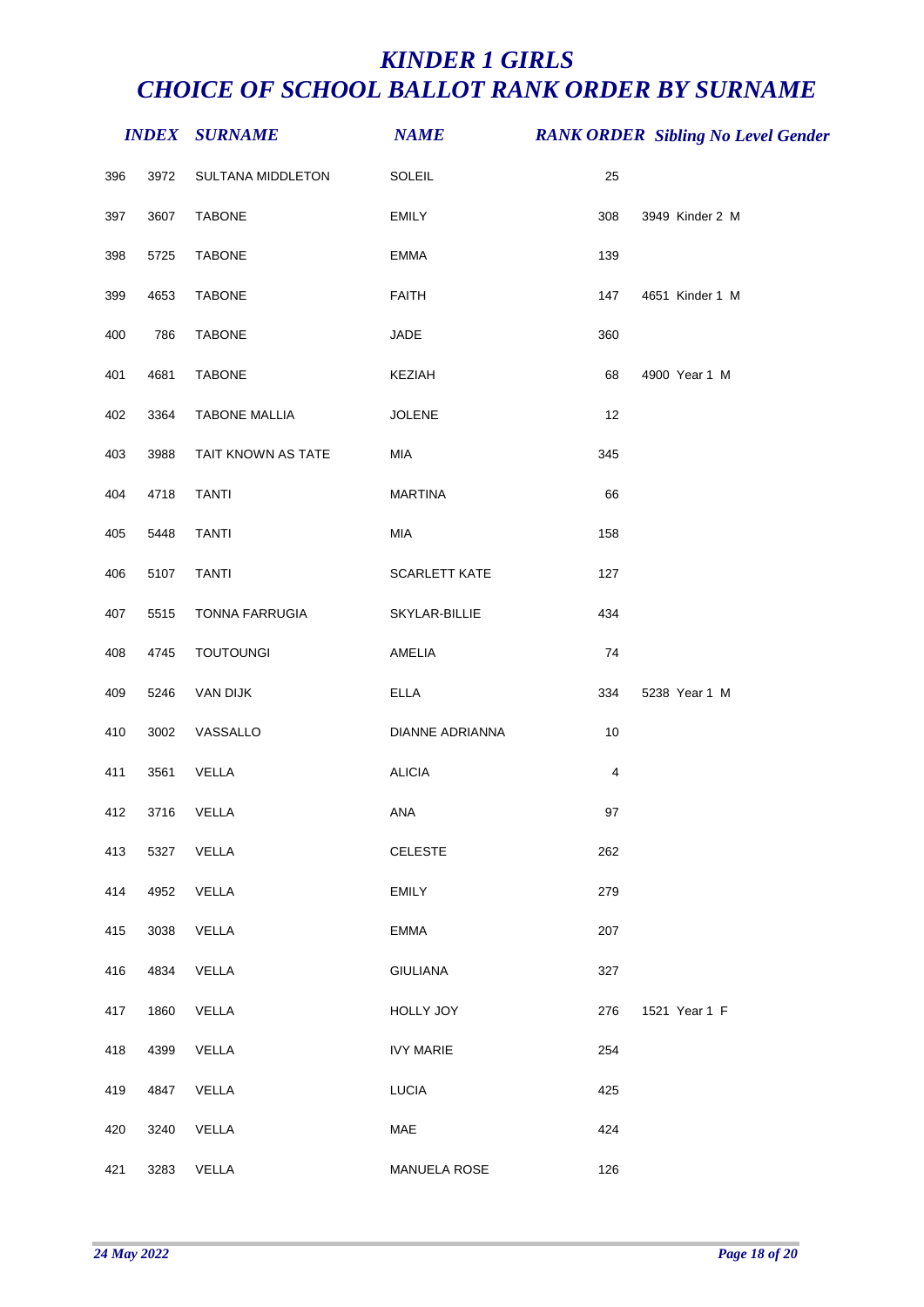|     |      | <b>INDEX SURNAME</b> | <b>NAME</b>      |     | <b>RANK ORDER Sibling No Level Gender</b> |
|-----|------|----------------------|------------------|-----|-------------------------------------------|
| 422 | 4647 | VELLA                | <b>NINA</b>      | 156 |                                           |
| 423 | 3024 | VELLA                | SIENNA MAE       | 384 |                                           |
| 424 | 3359 | <b>VELLA BRIFFA</b>  | <b>GEORGINA</b>  | 78  | 3365 Kinder 1 F                           |
| 425 | 3365 | VELLA BRIFFA         | SAMANTHA         | 30  | 3359 Kinder 1 F                           |
| 426 | 3357 | <b>VELLA CRITIEN</b> | LAURA            | 220 |                                           |
| 427 | 5023 | VELLA D'ALFONSO      | EVA ROSE         | 292 |                                           |
| 428 | 3420 | <b>VELLA GRECH</b>   | <b>ELLA</b>      | 232 |                                           |
| 429 | 3670 | VELLA SEYCHELL       | ANA              | 118 |                                           |
| 430 | 3601 | WATKINSON            | CHARLOTTE EVE    | 318 |                                           |
| 431 | 5678 | WELLS                | AMY              | 169 |                                           |
| 432 | 3418 | WRIGLEY              | <b>ELLA</b>      | 115 |                                           |
| 433 | 5217 | <b>XUEREB</b>        | <b>ELISA</b>     | 50  |                                           |
| 434 | 5265 | <b>XUEREB</b>        | JULIA MAY        | 340 |                                           |
| 435 | 5226 | <b>XUEREB</b>        | <b>MARIA</b>     | 346 |                                           |
| 436 | 5061 | ZAHRA                | <b>ELLA</b>      | 61  |                                           |
| 437 | 3168 | ZAHRA                | GWEN             | 383 |                                           |
| 438 | 5967 | ZAHRA                | LAURA            | 367 |                                           |
| 439 | 6007 | ZAHRA                | MARTINA LAURA    | 270 | 5818 Kinder 2 M                           |
| 440 | 3162 | ZAHRA HOPKINS        | JULIA            | 131 |                                           |
| 441 | 3417 | <b>ZAMMIT</b>        | ANNA             | 370 |                                           |
| 442 | 3320 | ZAMMIT               | <b>MARTINA</b>   | 60  |                                           |
| 443 | 3081 | ZAMMIT               | <b>NINA</b>      | 168 |                                           |
| 444 | 3489 | ZAMMIT               | PIA MARIE        | 49  | 3512 Kinder 1 M                           |
| 445 | 3113 | ZAMMIT               | <b>SHALEIZIA</b> | 183 |                                           |
| 446 | 5369 | ZAMMIT PARASCANDALO  | <b>ELISA</b>     | 165 | 5367 Kinder 1 F                           |
| 447 | 5367 | ZAMMIT PARASCANDALO  | <b>EMILY</b>     | 258 | 5369 Kinder 1 F                           |